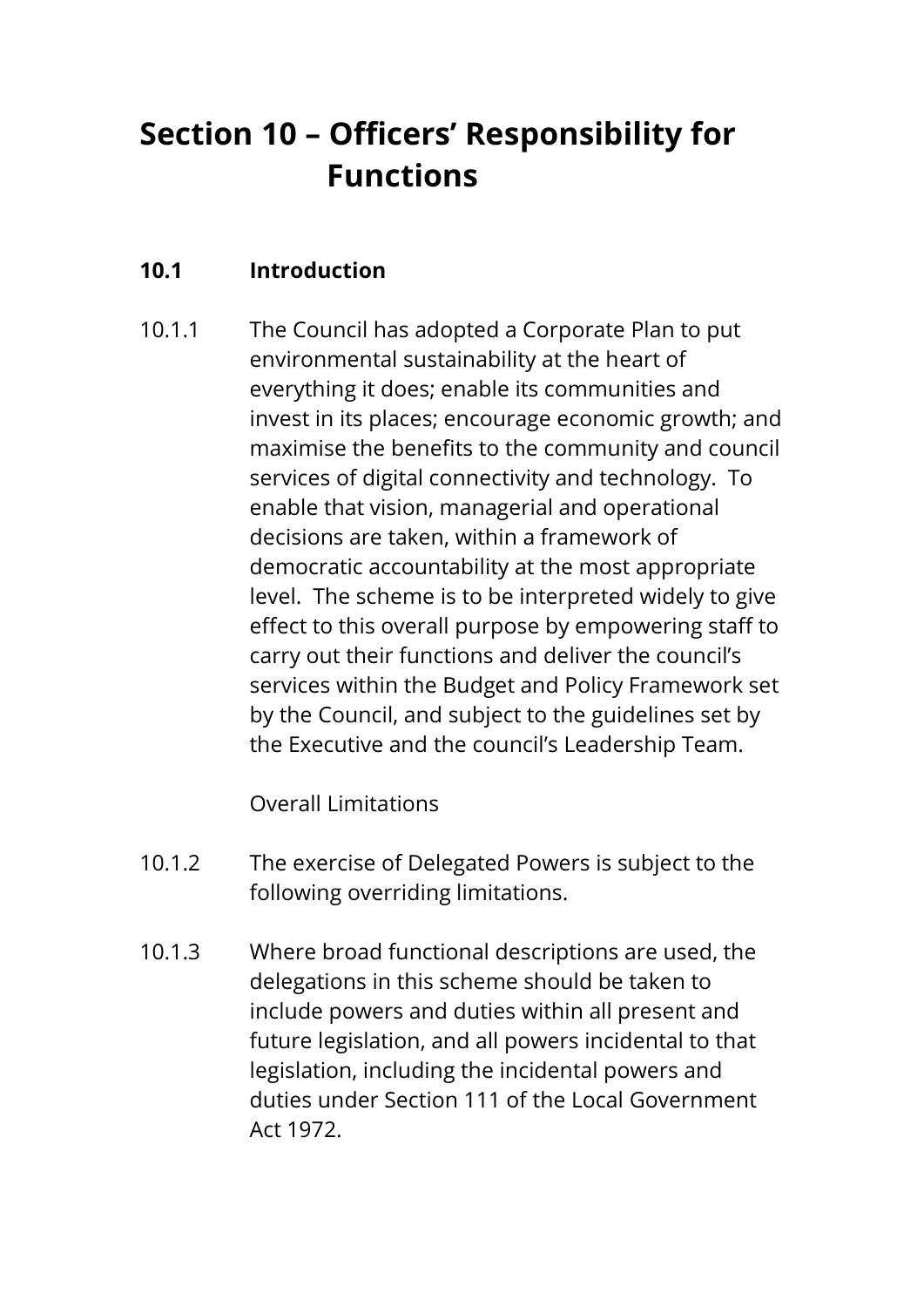Sub-Delegation

10.1.4 Any Officer with Delegated Powers in this scheme is also authorised to further delegate in writing all or any of the delegated functions to other Officers (described by name or post) either fully or under the general supervision and control of the delegating Officers. Administrative functions ancillary to the exercise of Delegated Powers are deemed to be carried out in the name of the officer exercising the function.

Further Provisions

- 10.1.5 It shall always be open to an officer not to exercise their Delegated Powers but to refer the matter to the Council, Executive, or relevant Committee (as appropriate) for decision.
- 10.1.6 In exercising Delegated Powers, Officers shall consult other Officers as appropriate and have regard to any advice given. In particular, Officers must have regard to any report by the Head of Paid Service or the Monitoring Officer under Sections 4 and 5 of the Local Government and Housing Act 1989.
- 10.1.7 In exercising Delegated Powers, Officers shall consider whether the matter is controversial or major and if so shall as appropriate consult or inform the relevant Executive Member(s) and/or Ward Member(s).

# **10.2 Member Consultation**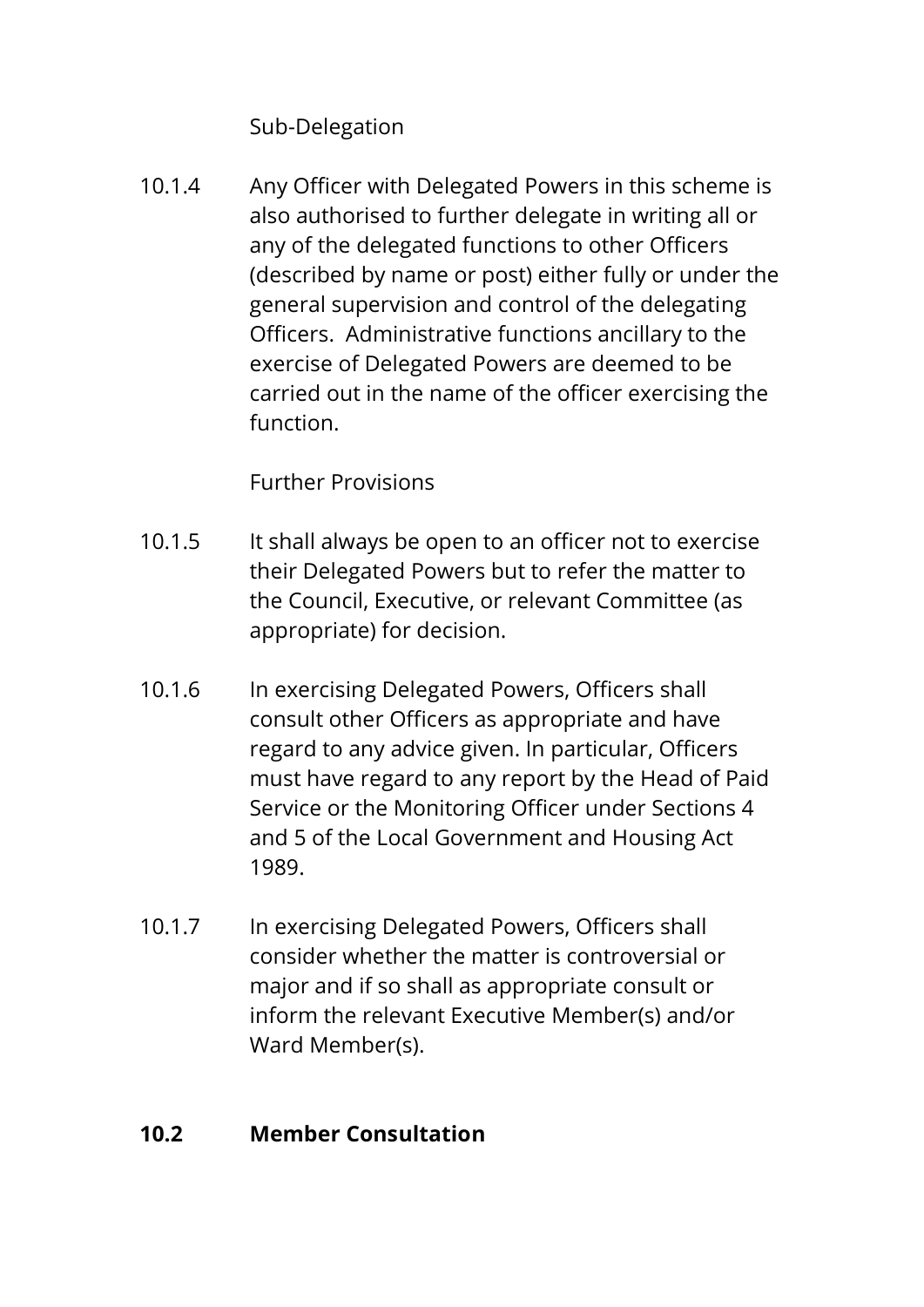- 10.2.1 Officers exercising Delegated Powers in accordance with this scheme are expected in appropriate cases to:
	- (a) maintain a close liaison with the appropriate Executive Member or in their absence the Leader or another Executive Member;
	- (b) in the case of temporary or project specific delegations, Officers will consult relevant Executive Members;
	- (c) ensure the Ward Members are consulted or advised of the exercise of Delegated Powers;
	- (d) ensure that the Chief Executive, the Head of Strategic Finance and Property Services and the Head of Legal and Democratic Services are consulted and advised of any decisions as necessary; and
	- (e) before exercising any delegated power, Officers must consider whether to exercise the delegated power or refer the matter to the relevant Member or member body to decide.

#### **10.3 Reservations**

- 10.3.1 This scheme does not delegate to Officers:
	- (a) any matter reserved by law to the Council, the Executive, the Leader of the Council, a Committee or Sub-Committee of the Council; and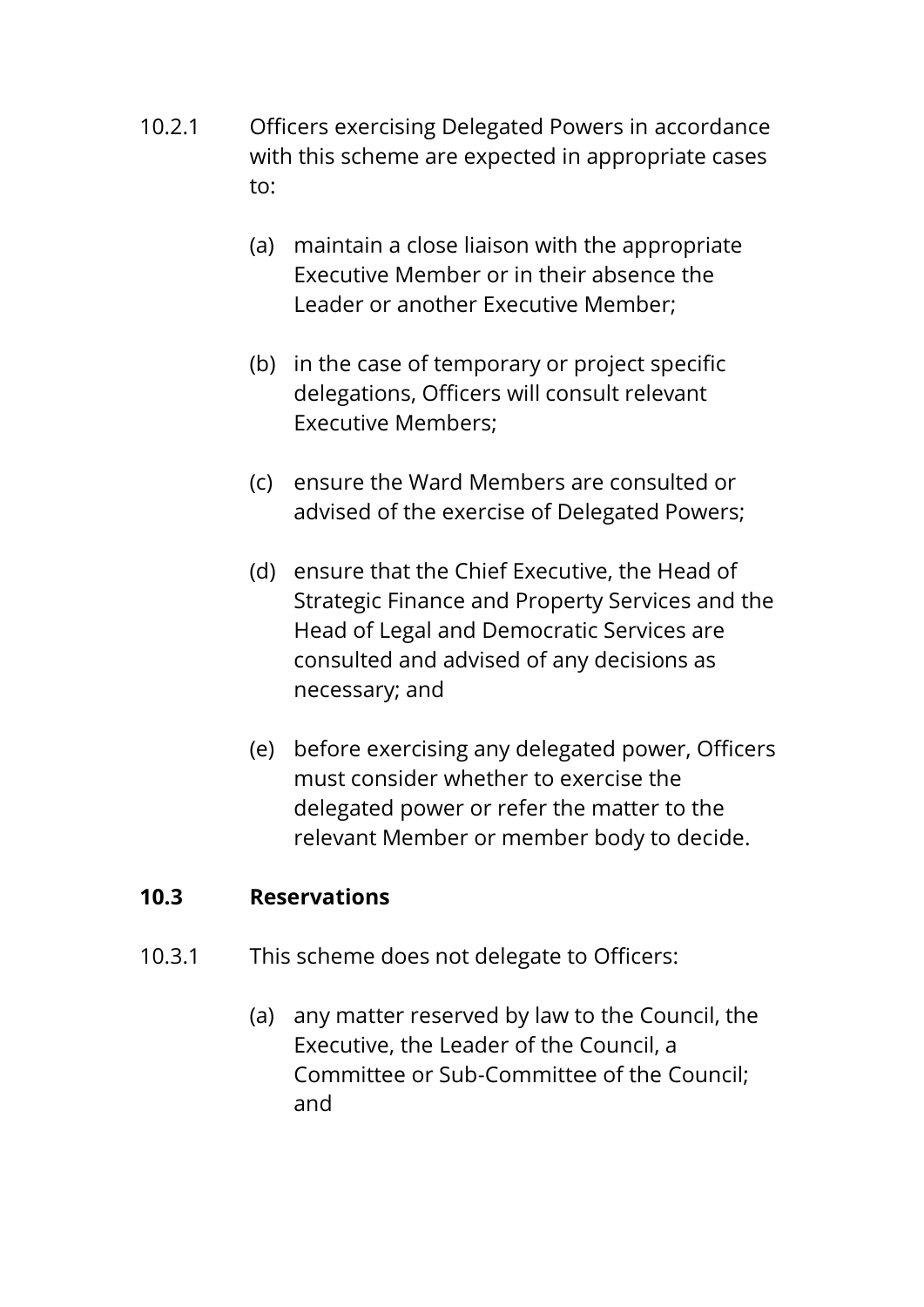(b) any matter which is specifically excluded from delegation by the scheme or by resolution of the Council or Executive.

#### **10.4 Restrictions**

- 10.4.1 Officers may only exercise Delegated Powers in accordance with:
	- (a) statutory requirements, guidance and codes of practice;
	- (b) the Budget and Policy Framework, including all plans, schemes and strategies approved by or on behalf of the Council or Executive;
	- (c) the council's Procedure Rules including Financial Limits; and
	- (d) the council's equalities and other policies, procedures, standards and the Local and National Conditions of Service.

# **10.5 Delegation in the case of absence or inability to act**

10.5.1 If the officer/s having delegated authority under the Constitution are absent or otherwise unable to exercise their delegation, and there is no other officer to whom the authority has been subdelegated, these provisions shall apply.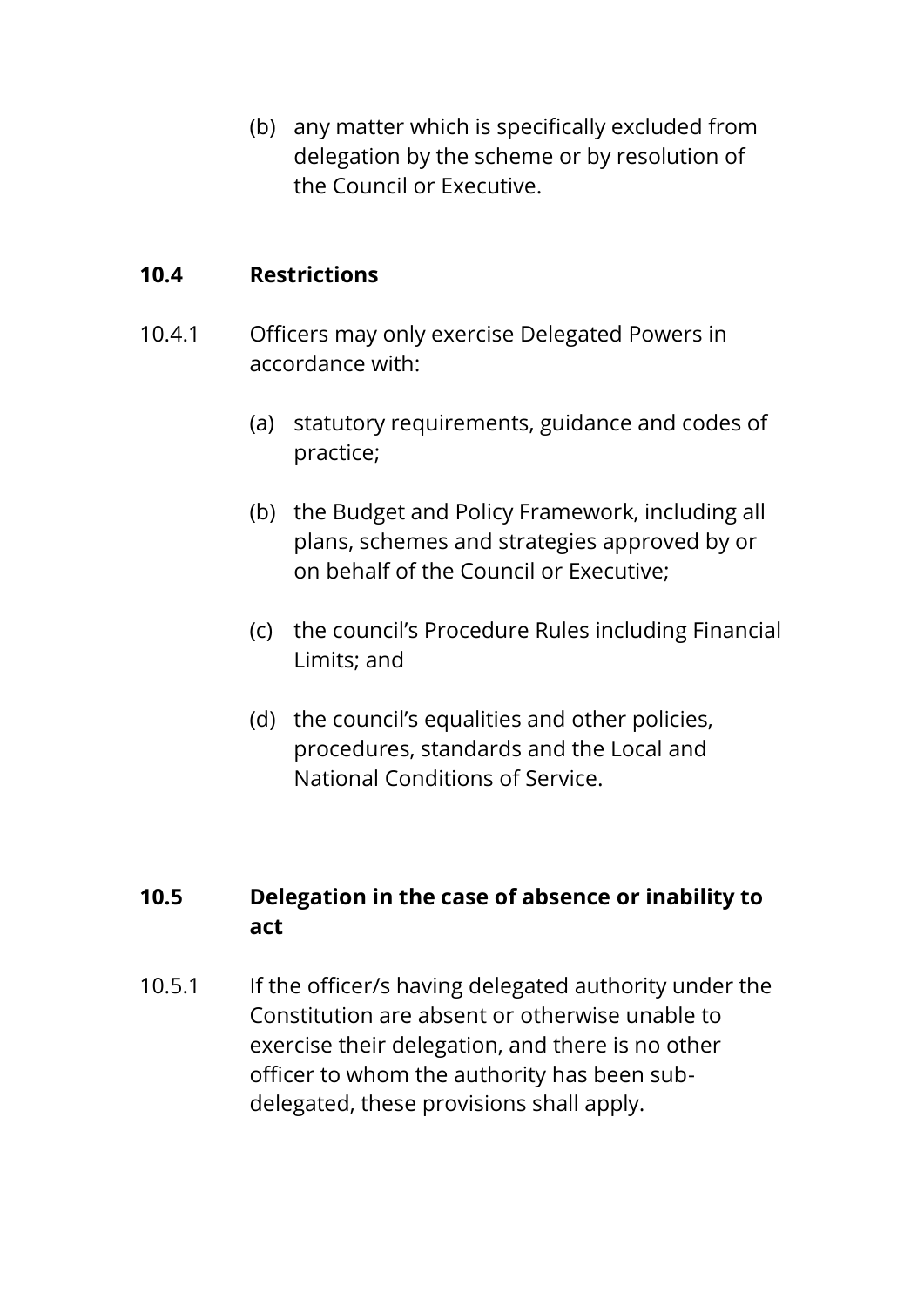- 10.5.2 The duties of the Monitoring Officer and the Chief Financial Officer can be carried out by a deputy, nominated by them, in cases of absence or illness.
- 10.5.3 The Head of Paid Service may nominate a deputy in the event of absence or illness.

#### **10.6 Permissions**

# **10.6.1 Chief Executive, Deputy Chief Executive, all Heads of Service and their duly authorised officers**

The delegations that follow apply to the Chief Executive, Deputy Chief Executive and Heads of Service or their duly authorised Officers when acting in accordance with the Rules of Procedure as described elsewhere in this Constitution. This scheme delegates to post holders named or described in the Areas of Responsibility section all the powers and duties relevant to those areas of responsibility that rest with the Council or Executive or which have been delegated or granted to the Council, subject to the limitations, restrictions and reservations set out above, within the delegations below and the detailed scheme of delegation. This includes all powers and duties under all legislation present and future within those descriptions and all powers and duties incidental to that legislation including but not limited to:

#### **10.6.1.1 Powers in relation to staff**

Take any action in accordance with the council's agreed policies and procedures with respect to the: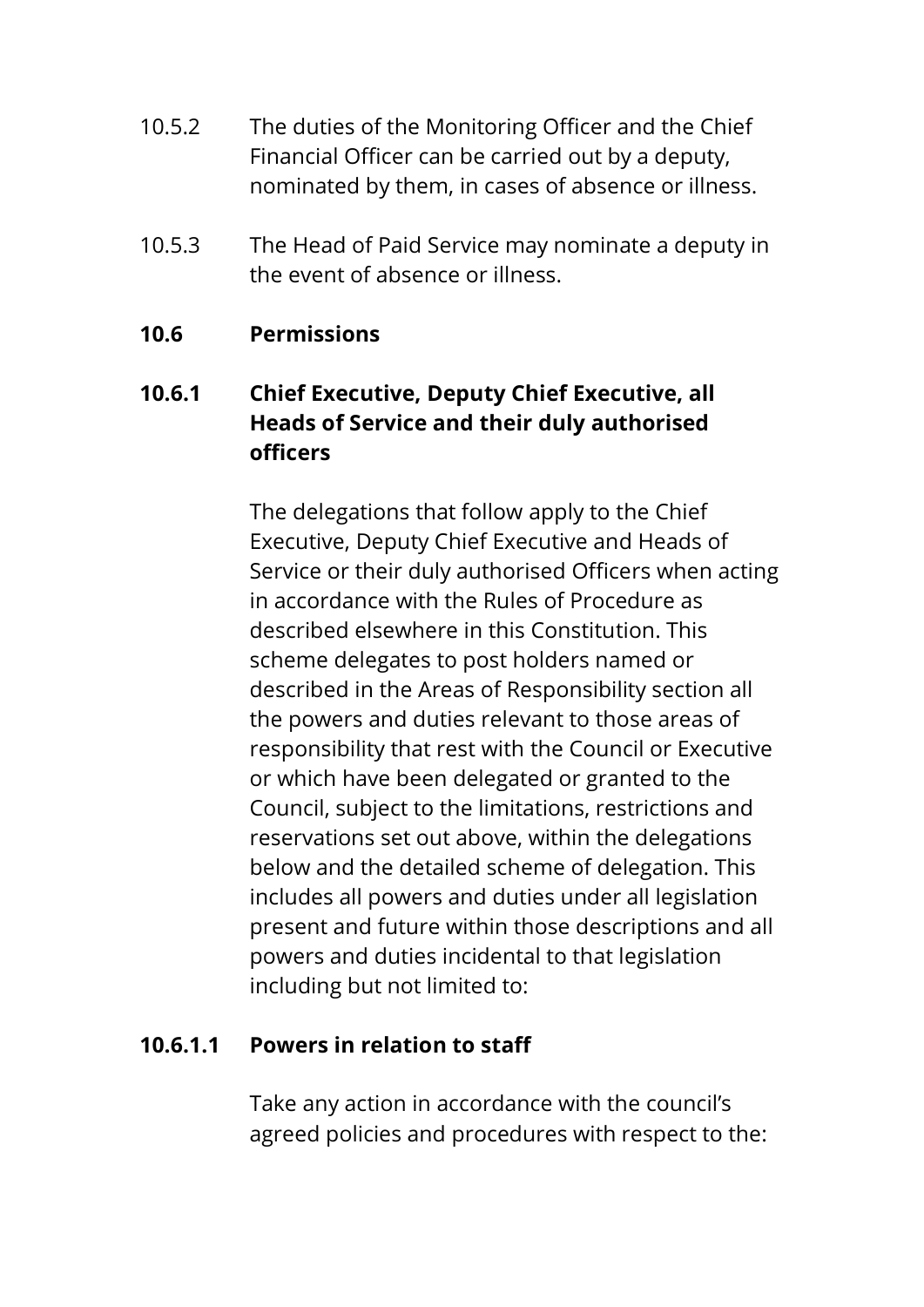- (a) recruitment, appointment, promotion, training, grading, discipline of staff;
- (b) determination of wages and salary scales, determination of allowances of staff; and
- (c) determination and application of conditions of service, including but not limited to allocation of leave, honorariums, ill health retirements and determination of establishment except as specifically delegated to the Head of Human Resource and Organisational Development and except as detailed in the Officer Employment Procedure Rules.

#### **10.6.1.2 Powers in relation to contracts and property**

Powers in relation to:

- (a) contracts and property agreements to negotiate;
- (b) put out to tender, bid, submit Tenders, vary, terminate, dispute, extend and renew; and
- (c) in relation to contracts to buy and sell and in relation to the property to acquire, dispose of, let and licence except as detailed in the council's Financial Regulations and Contract Procedure Rules in Section 9 of this Constitution.

#### **10.6.1.3 Powers in relation to finance**

Powers to:

(a) incur capital and revenue expenditure;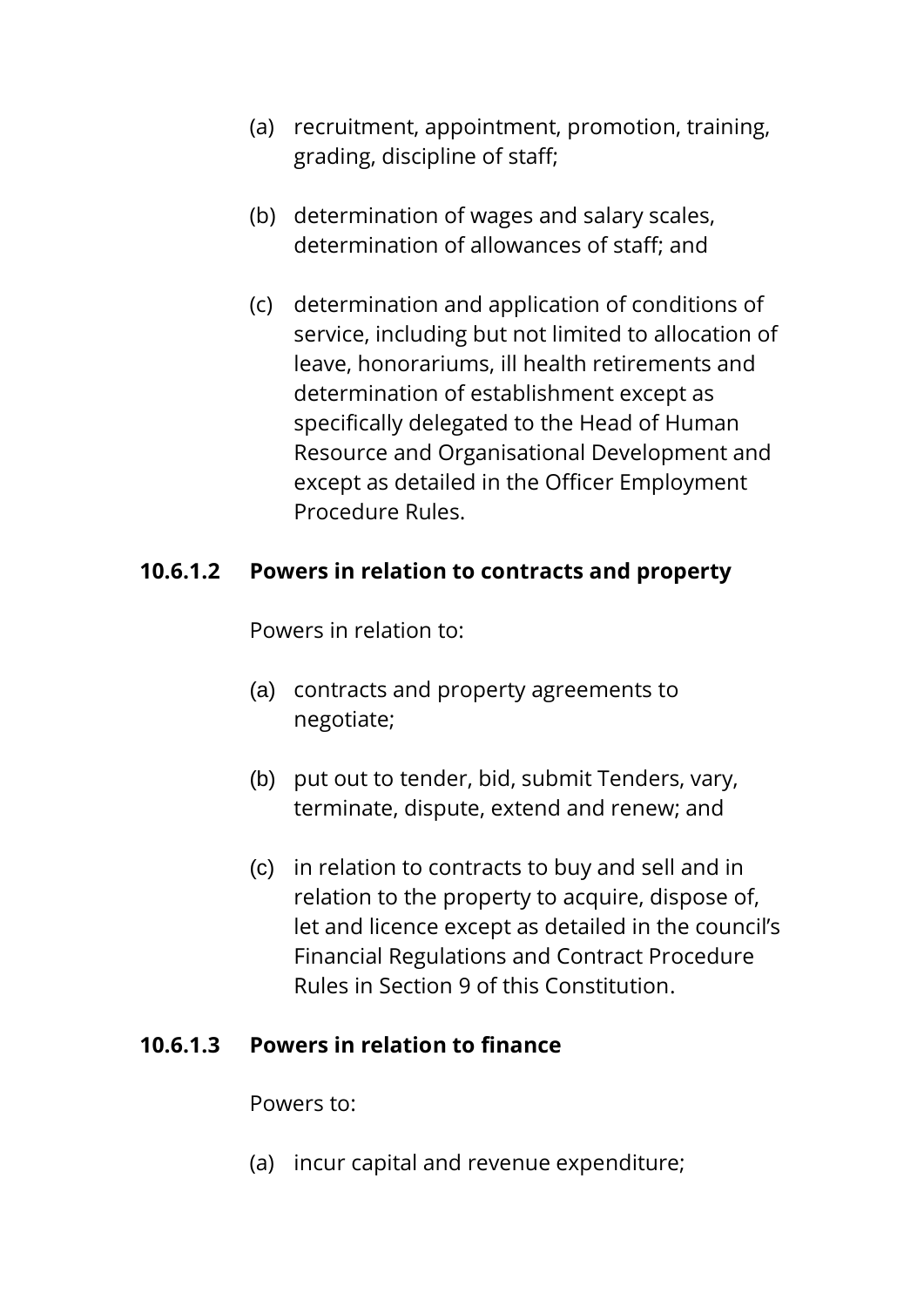- (b) to seek recovery of amounts owed;
- (c) to exercise discretion in recovery;
- (d) alter or waive repayment periods or approve exemptions in relation to repayments;
- (e) agree refunds, reduce or remit payments and waive fines, as detailed in the Financial Regulations and Contract Procedure Rules in Section 9 of this Constitution.

#### **10.6.1.4 Powers in relation to legal action**

Powers to:

- (a) authorise, appoint or nominate Officers;
- (b) investigate, prosecute, enforce, lay summons, require individuals to disclose information;
- (c) serve requisitions for information, publish information, apply to a court, sign notices, issue, serve, vary, revoke and publish notices and orders, including fixed penalty notices and serve documents;
- (d) make prohibition orders, suspend or vary a prohibition order;
- (e) take emergency remedial action, carry out works in default, issue certificates, issue consents, issue licences, issue permits, refuse vary or revoke licensing applications or licences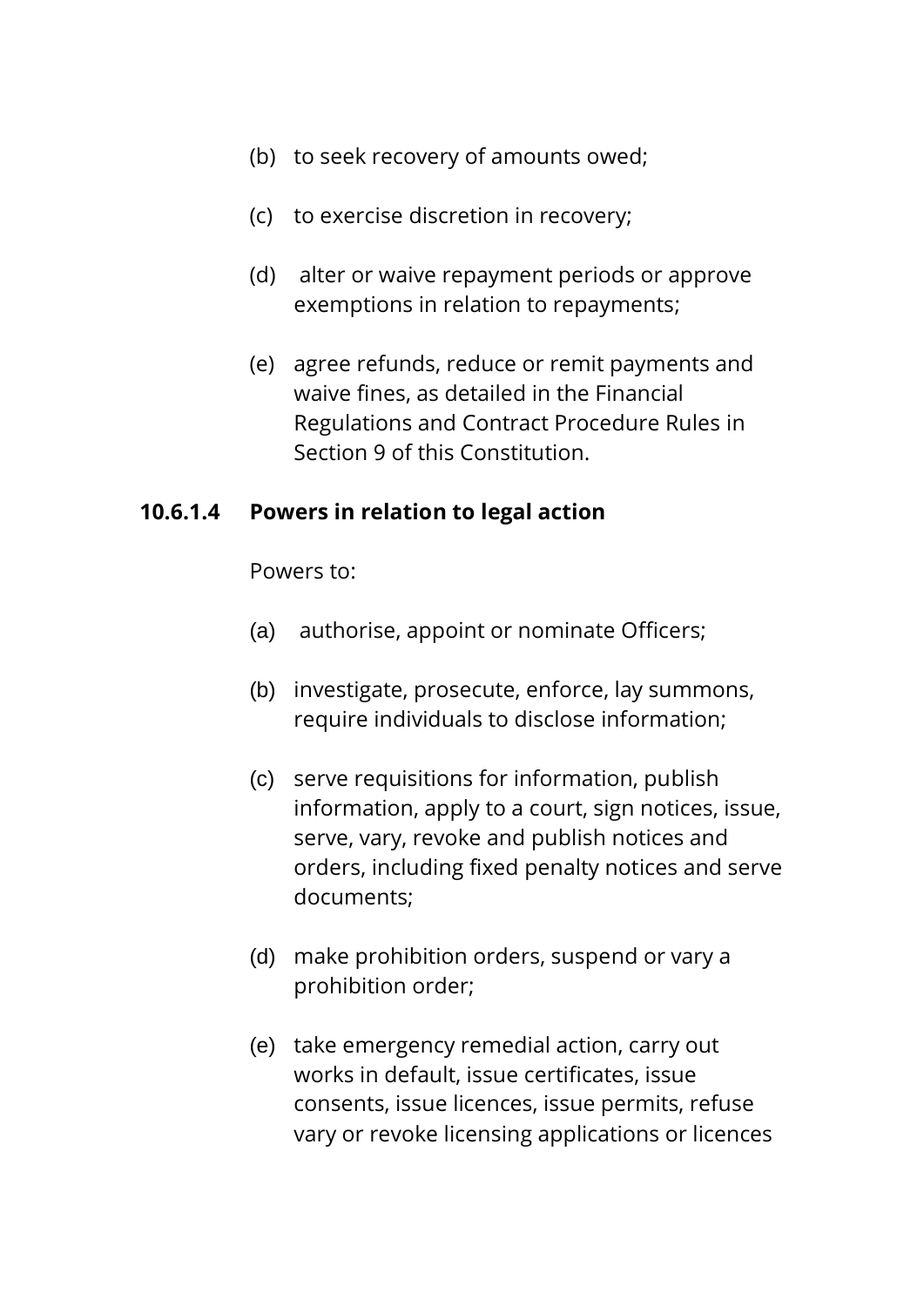or consents;

- (f) issue temporary exemption notices, obtain, introduce, operate, amend extend, vary and revoke orders; and
- (g) impose conditions, introduce and maintain registers, exercise powers of entry without force, apply for a warrant and in relation to land relevant to the service functions to note applications for licences, planning, consent and approvals, declarations and grants except as specifically detailed in the delegations below.

These powers shall be taken with reference to the Head of Legal and Democratic Services where relevant.

## **10.7 Areas of responsibility**

For the purposes of the Permissions above the areas of responsibility are as follows:

| <b>Chief Executive</b><br>and Deputy Chief<br><b>Executive</b> | Overall responsibility for the delivery of<br>the Council's vision through the delivery of<br>the Corporate Strategic Plan, including<br>cross cutting individual initiatives and<br>projects and the leadership and<br>management of the organisation as a<br>whole. |
|----------------------------------------------------------------|-----------------------------------------------------------------------------------------------------------------------------------------------------------------------------------------------------------------------------------------------------------------------|
| Head of                                                        | Leisure Services                                                                                                                                                                                                                                                      |
| <b>Operations</b>                                              | Waste, Recycling and Street Cleansing                                                                                                                                                                                                                                 |
|                                                                | Management                                                                                                                                                                                                                                                            |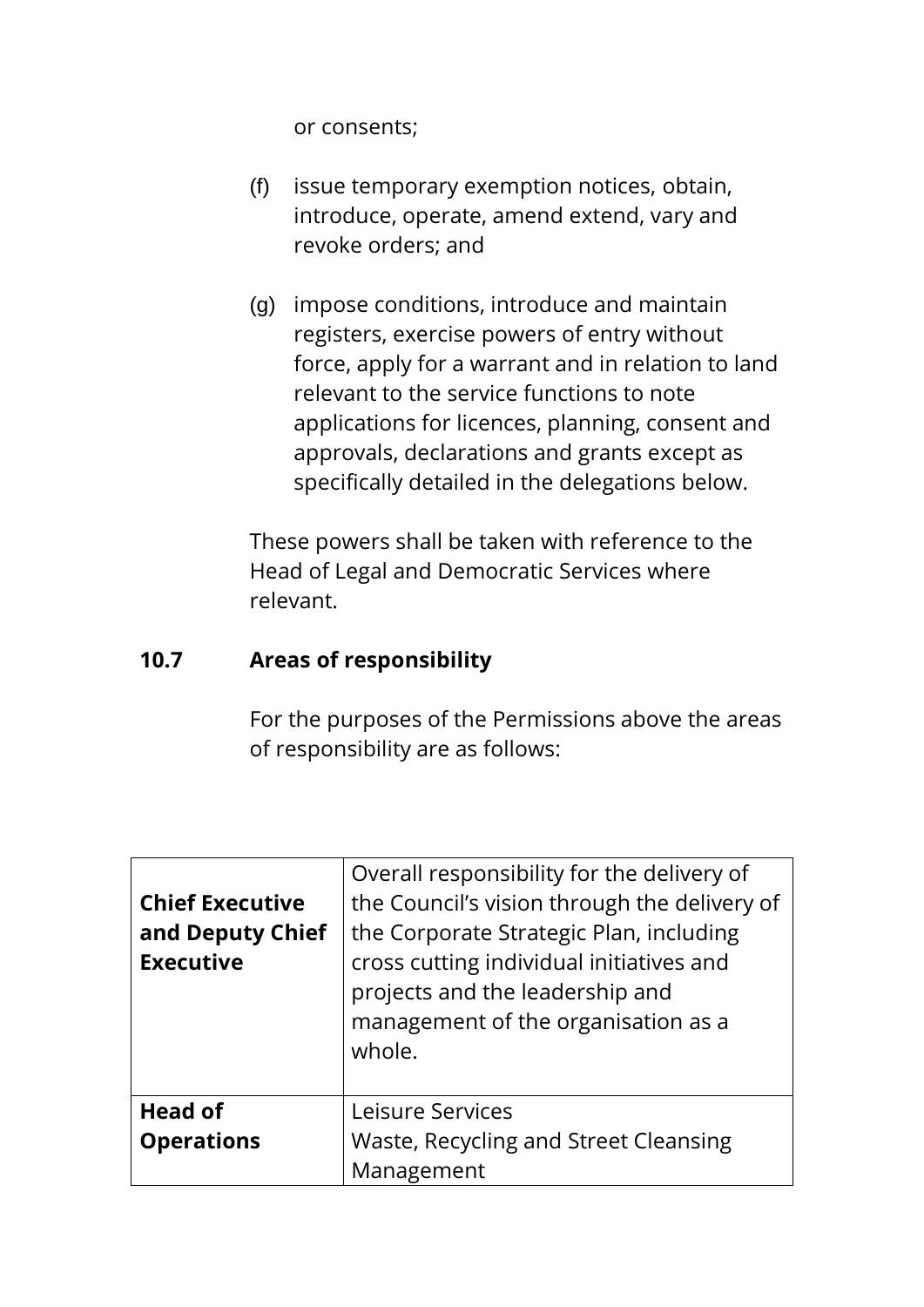|                          | Parks and Open Spaces                   |
|--------------------------|-----------------------------------------|
|                          | <b>Grounds Maintenance</b>              |
|                          | <b>Hertford Theatre</b>                 |
|                          | Parking enforcement                     |
|                          | Environmental enforcement and           |
|                          | Inspections*                            |
|                          | <b>Stray Dogs</b>                       |
|                          | <b>Abandoned Vehicles</b>               |
|                          | Organisational Development              |
| <b>Head of Human</b>     | Payroll                                 |
| <b>Resources and</b>     | <b>Training and Development</b>         |
| <b>Organisational</b>    | <b>Health and Safety</b>                |
| <b>Development</b>       | <b>HR Policy</b>                        |
|                          | <b>HR Services</b>                      |
|                          | <b>Employee Relations</b>               |
|                          |                                         |
| <b>Head of</b>           | <b>Communications and Digital Media</b> |
| <b>Communications</b>    | <b>Customer Services</b>                |
| <b>Strategy and</b>      | Economic Development                    |
| <b>Policy</b>            | Improvement and Insight                 |
|                          | <b>Business Development</b>             |
|                          | Corporate Policy                        |
|                          | <b>Corporate Consultation</b>           |
| <b>Head of Strategic</b> | Accountancy                             |
| <b>Finance and</b>       | Audit                                   |
| <b>Property</b>          | <b>Transactional Finance</b>            |
|                          | <b>Treasury Management</b>              |
|                          | <b>Property and Estates</b>             |
|                          | <b>Facilities Management</b>            |
|                          | Procurement                             |
|                          | <b>Risk</b>                             |
|                          | Insurance                               |
|                          |                                         |
| <b>Head of Legal and</b> | <b>Democratic Services</b>              |
| <b>Democratic</b>        | Legal                                   |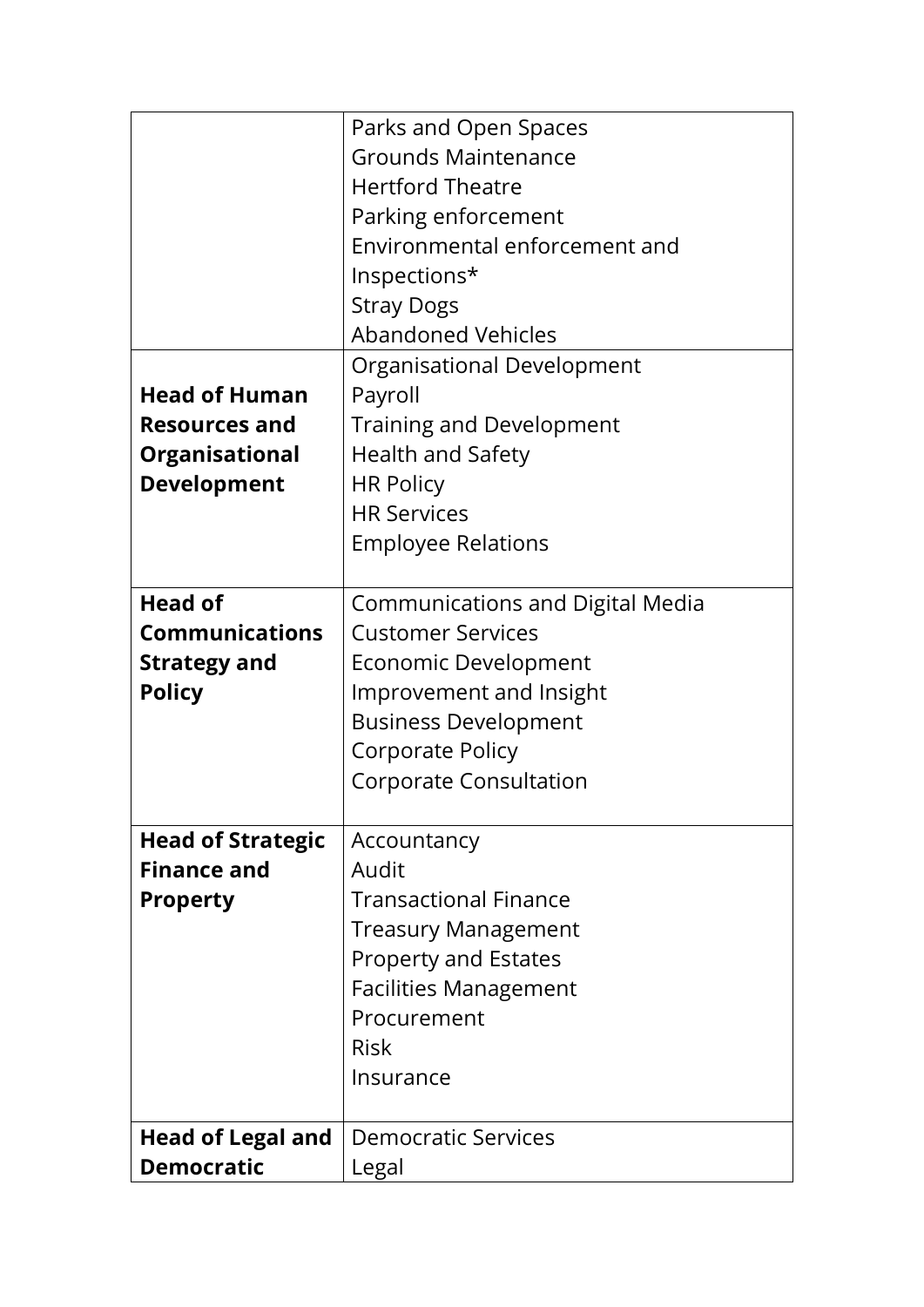|                                                                                                                                          | <b>Electoral Services</b><br>Member and Civic Support<br>Freedom of Information<br><b>Data Protection</b><br>Land Charges                                                                                                                                                  |
|------------------------------------------------------------------------------------------------------------------------------------------|----------------------------------------------------------------------------------------------------------------------------------------------------------------------------------------------------------------------------------------------------------------------------|
|                                                                                                                                          | Scrutiny                                                                                                                                                                                                                                                                   |
| <b>Head of Housing</b><br>and Health                                                                                                     | <b>Housing</b><br><b>Environmental Health</b><br><b>Environmental Sustainability</b><br>Licensing<br>Market operations<br><b>Community Safety</b><br>Safeguarding<br><b>Engagement and Partnerships</b><br><b>Public Health and Wellbeing</b><br><b>Emergency Planning</b> |
| <b>Head of Planning</b><br>and Building<br>Control                                                                                       | Development Management<br><b>Planning Policy</b><br>Heritage and Conservation<br>Urban Design<br>Section106 Agreements / Community<br>Infrastructure Levy<br><b>Building Control</b><br><b>Planning Enforcement</b>                                                        |
| <b>Head of Shared</b><br><b>Business and</b><br><b>Technology</b><br><b>Services</b><br><b>(Strategic ICT</b><br>Partnership<br>Manager) | <b>Business and Technology Shared Service</b>                                                                                                                                                                                                                              |
| <b>Head of Revenues</b>                                                                                                                  | Revenues and Benefits Shared Service                                                                                                                                                                                                                                       |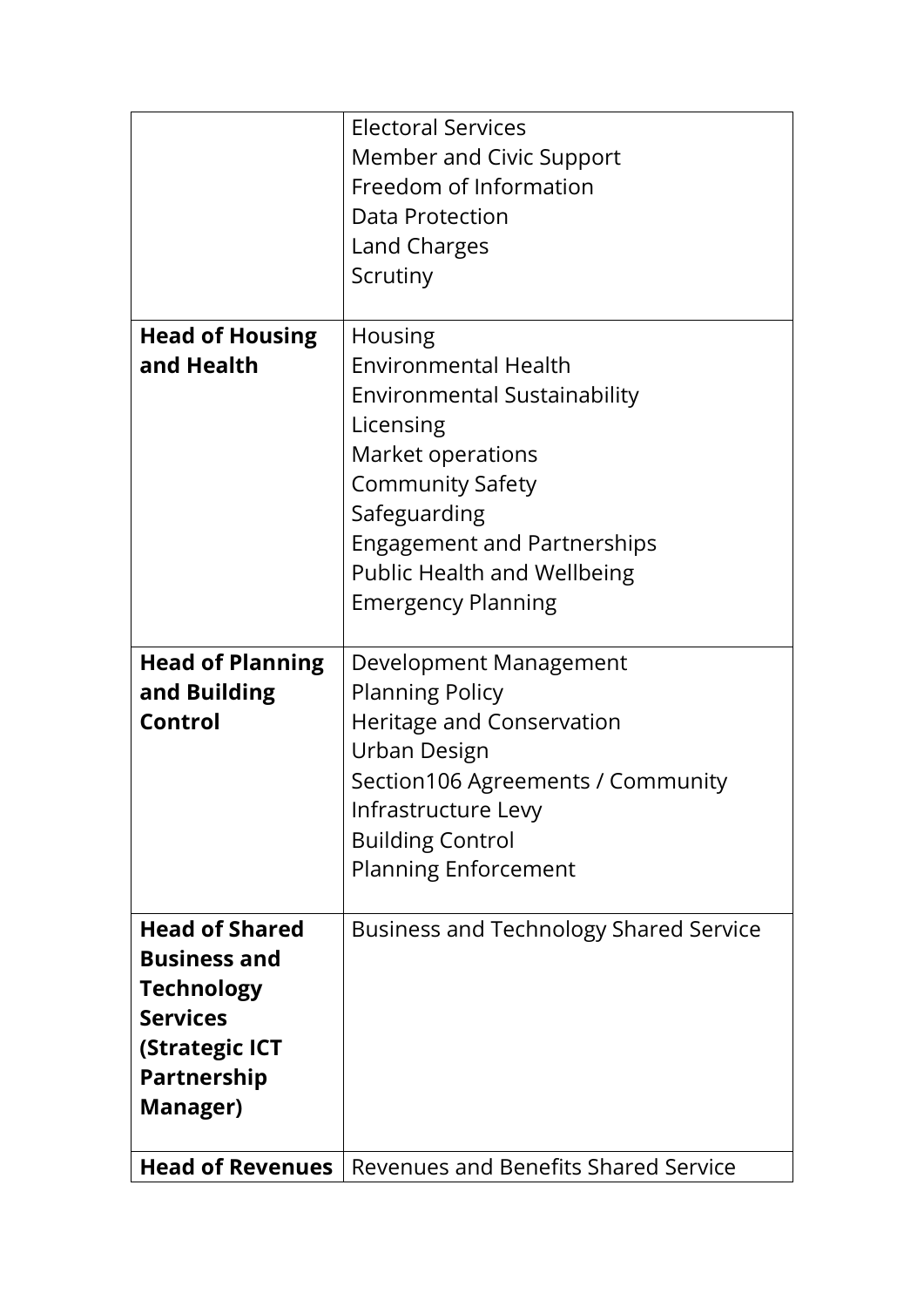| and Benefits          |  |
|-----------------------|--|
| <b>Shared Service</b> |  |

**\***parts of this area may move to Housing and Health following a review

# **10.8 Officer Specific Delegations**

Any delegation to an officer includes authority for any further delegation within the relevant Area of Responsibility, in the case of the Chief Executive or those acting as Chief Executive, this includes all Heads of Service and below. Officers shall devolve responsibility for service delivery and management to those staff who represent the nearest practicable point of delivery to the service user.

# **10.9 The Chief Executive**

- 10.9.1 The Chief Executive has been appointed the council's Head of Paid Service.
- 10.9.2 The following powers and duties are delegated to the Chief Executive. With the exception of 10.9.2(q) below, for which there are separate arrangements, if they are absent or otherwise unable to exercise the delegation, they may be exercised by the Deputy Chief Executive. In the case of 10.9.2(e) below, should the Chief Executive and Deputy Chief Executive be absent or unable to act, the power may be exercised by a Head of Service:
	- (a) to carry out the powers and duties of any of the Officers in their absence or in consultation with them (excluding the statutory functions of the Monitoring Officer and the Section 151 officer);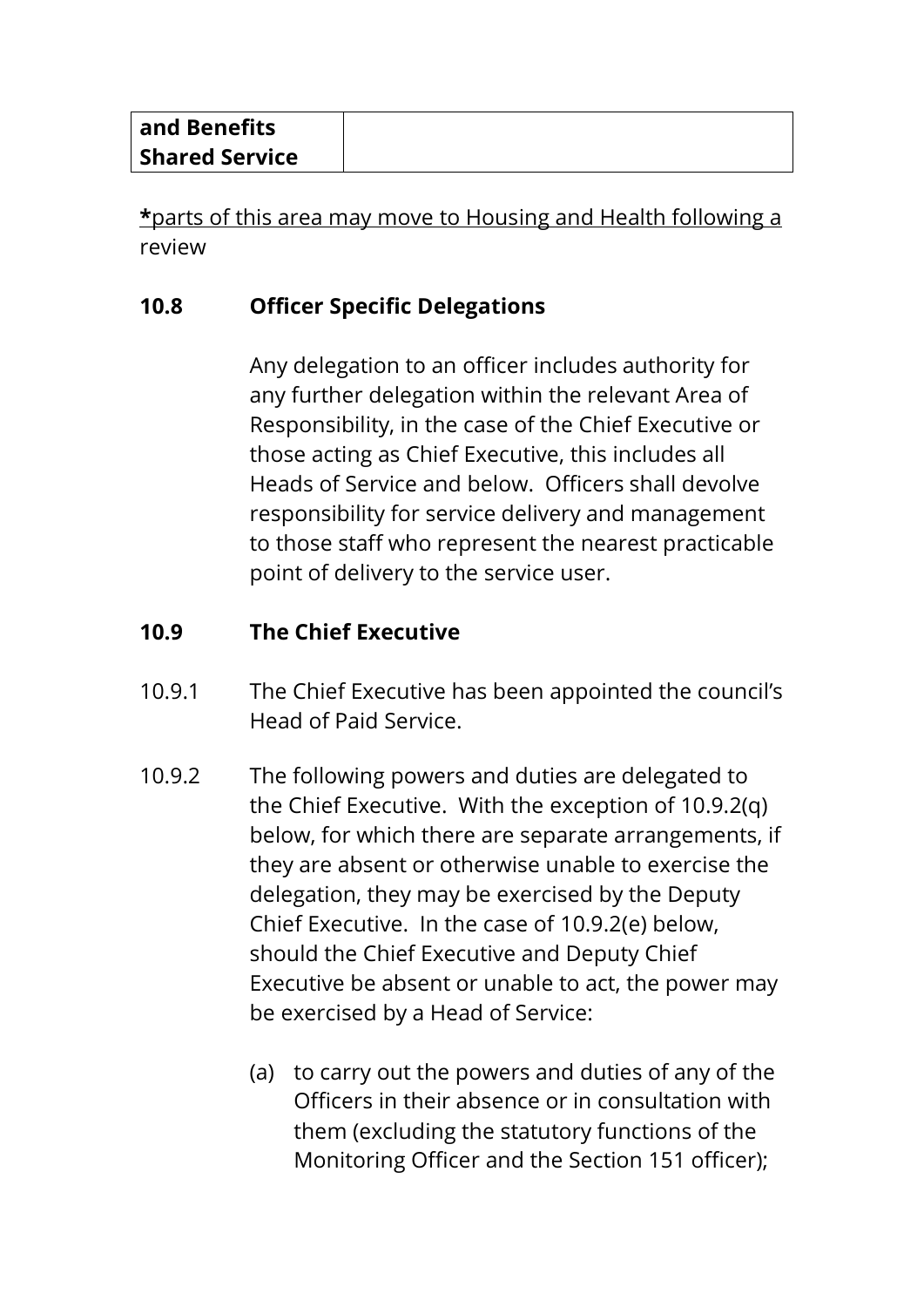- (b) to authorise a Head of Service to act in their absence on any matter within their authority;
- (c) all matters relating to staffing, employment, terms and conditions and industrial relations for the council's workforce, save those matters which have been delegated to Heads of Service above and those relating to the Head of Paid Service and Chief Officers;
- (d) to determine changes within the management structure where these involve substantial changes to responsibilities of first and second tier posts;
- (e) where emergency action is required, to take any action, including the incurring of expenditure;
- (f) to exercise the functions of the Head of Paid Service under the provisions of the Local Government and Housing Act 1989;
- (g) in cases of urgency take any decision which could be taken by the Council, the Executive or a Committee in consultation with the Leader, provided that any such decision shall be reported to the next meeting of the Executive, appropriate Committee or Council unless there is a need for confidentiality, in which case the reporting of the decision may be deferred until the need for confidentiality expires;
- (h) to alter the areas of responsibility of the Heads of Service set out in the Areas of Responsibility section of this scheme;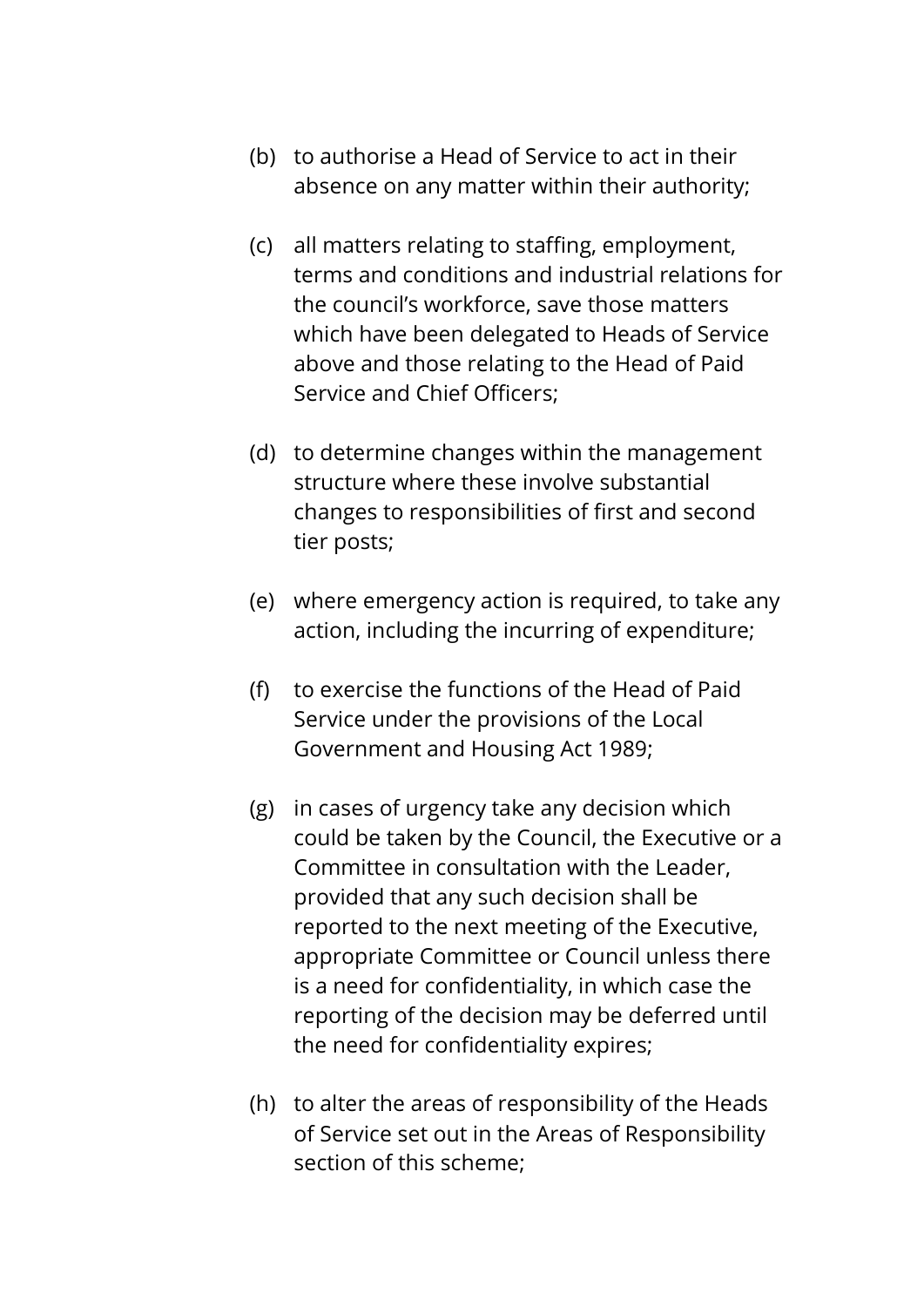- (i) to issue redundancy notices immediately it becomes apparent that redundancies are likely to arise, subject to any policy constraints which may be applied;
- (j) to rearrange dates and times of meetings, previously approved, following consultation with the Leader of the Council; such action being necessary in the interests of the efficient running of the Council;
- (k) to respond, in consultation with the Leader, to consultation documents in accordance with the council's approved policies;
- (l) to negotiate and settle claims by or against the council where this is considered to be in the best interests of the council in consultation with the relevant Head of Service and Head of Legal and Democratic Services;
- (m) to carry out all duties and responsibilities and exercise all power under the Localism Act 2011 in relation to a Community Right to Challenge and where appropriate to nominate Officers to carry out those duties or appoint external Officers to carry out part or all of those duties or exercise powers;
- (n) having consulted where appropriate with the relevant Member, to issue news releases and to call press conferences;
- (o) to issue and renew authorisations for Officers, and appoint inspectors to enter premises for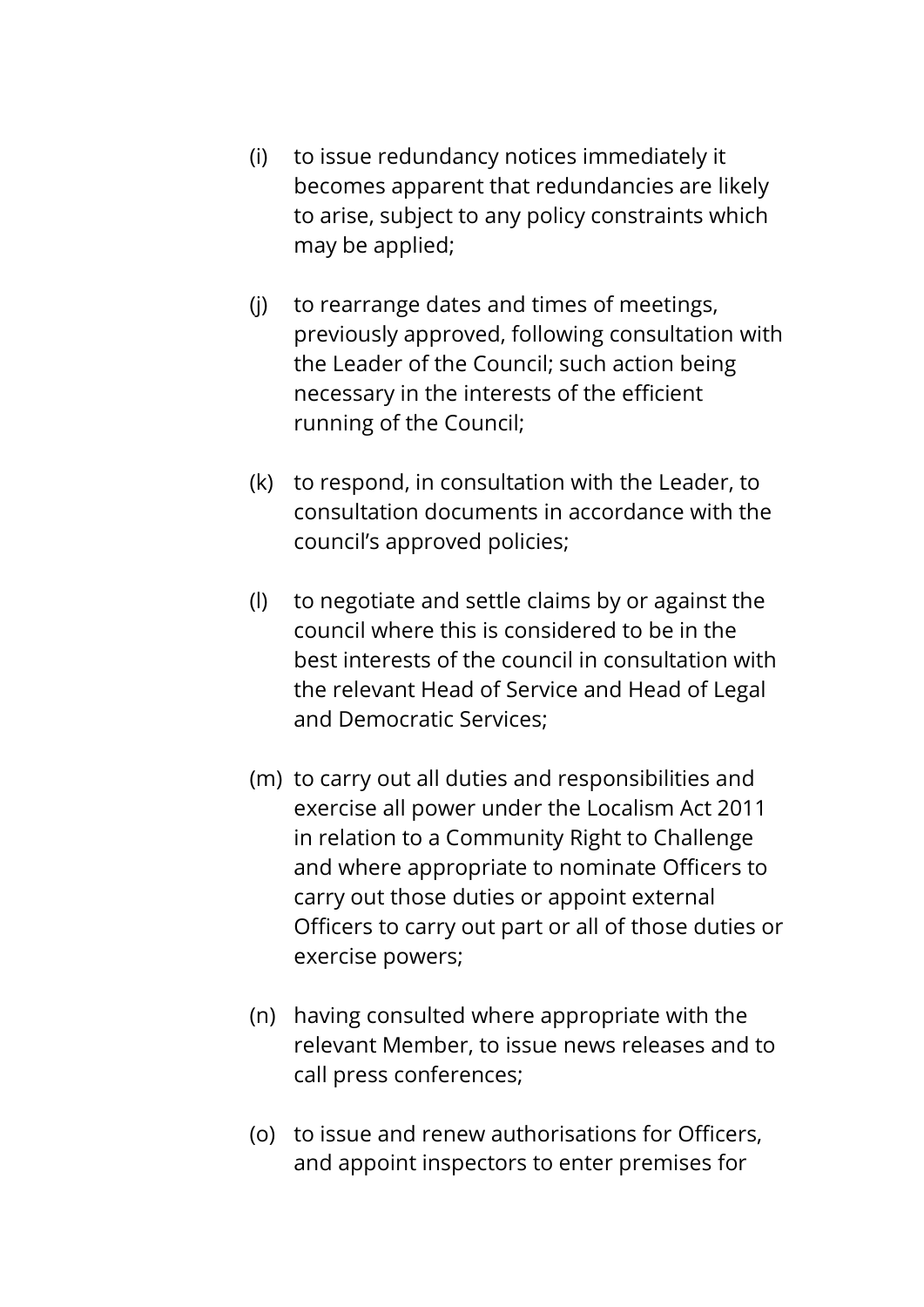the purpose of their official duties, in pursuance of statutory provisions in that behalf;

- (p) after consultation with the Head of Legal and Democratic Services/Monitoring Officer to make revisions and amendments to the list of Politically Restricted Posts maintained under Section 2 of the Local Government and Housing Act, 1989 and to give Certificates of Opinion in connection with applications for exemption;
- (q) to act as Returning Officer, and any variation thereof as appropriate to different elections, and to appoint from time to time such Deputy Returning Officers as appear necessary for the proper conduct of elections; and to act as the Electoral Registration Officer, and appoint deputy Electoral Registration Officers. In the event that the Chief Executive is absent or incapacitated, the Proper Officer for the purposes of exercising the functions of the Electoral Registration Officer shall be the Elections Manager;
- (r) within approved budgets, to determine all fees for functions carried out in respect of electoral registration and elections;
- (s) in consultation with the Leader to designate an officer of the council as its Monitoring Officer.
- (t) to designate a polling place for each polling district under Sections 18 and 18B of the Representation of the People Act 1983; and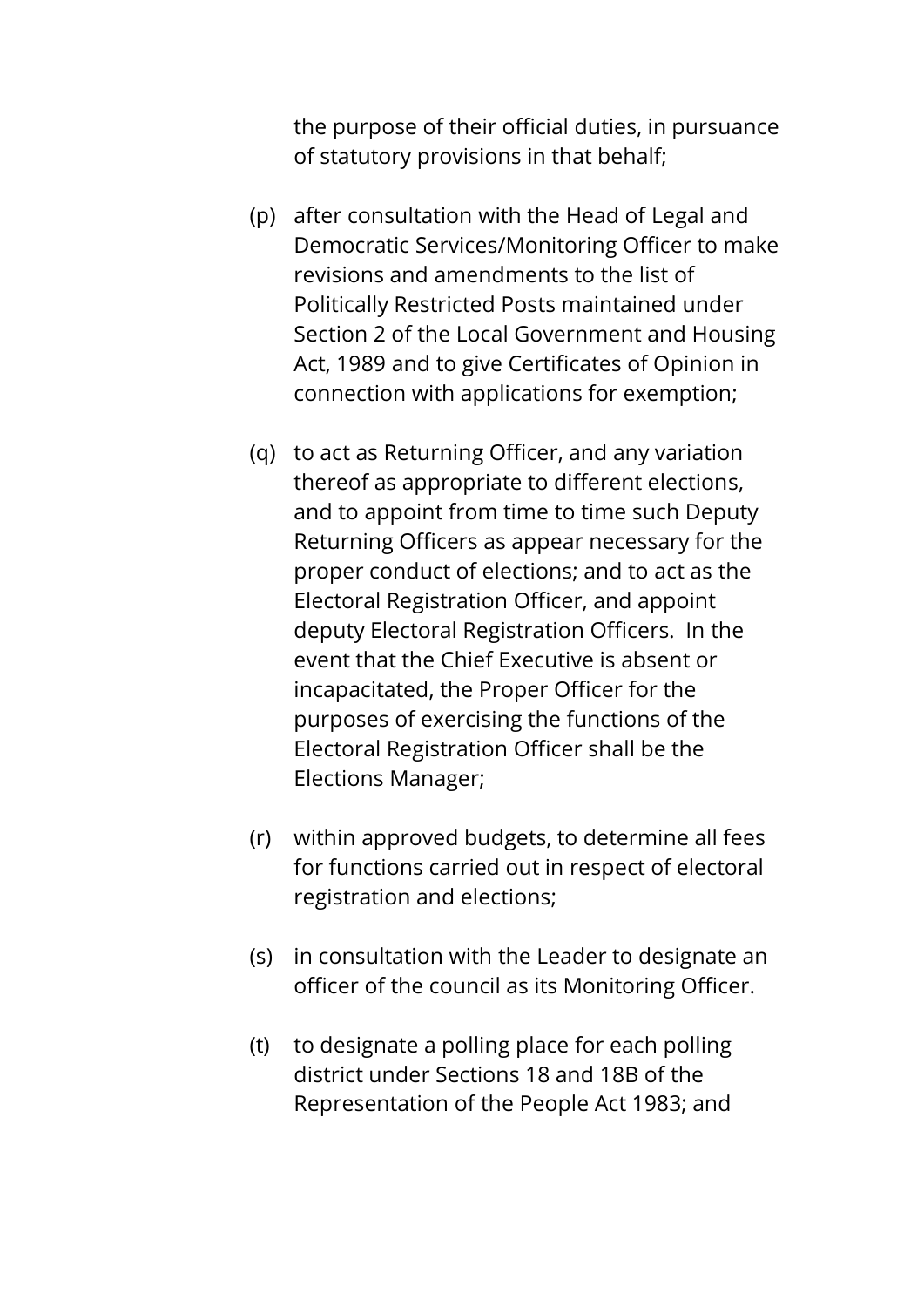(u) to undertake a review of polling districts and places under section 18C of the Representation of the People Act 1983.

## **10.10 Deputy Chief Executive**

- 10.10.1 To carry out the role of the Chief Executive and Head of Paid Service in their absence.
- 10.10.2 To lead on cross cutting projects spanning the council.
- 10.10.3 To take any steps necessary for the day to day management and routine administration of matters within their remit without reference to the Executive or a Committee but subject to any necessary reference to the Head of Paid Service.
- 10.10.4 To take emergency action necessary for the safety of the public or the preservation of property of the council.

# **Heads of Service**

# **10.11 Head of Human Resources and Organisational Development**

- 10.11.1 Human Resource matters should be subject to the overall direction of the Head of Paid Service.
- 10.11.2 To interpret, administer and implement the council's organisational, employee development and human resources plans and policies in consultation with Leadership team.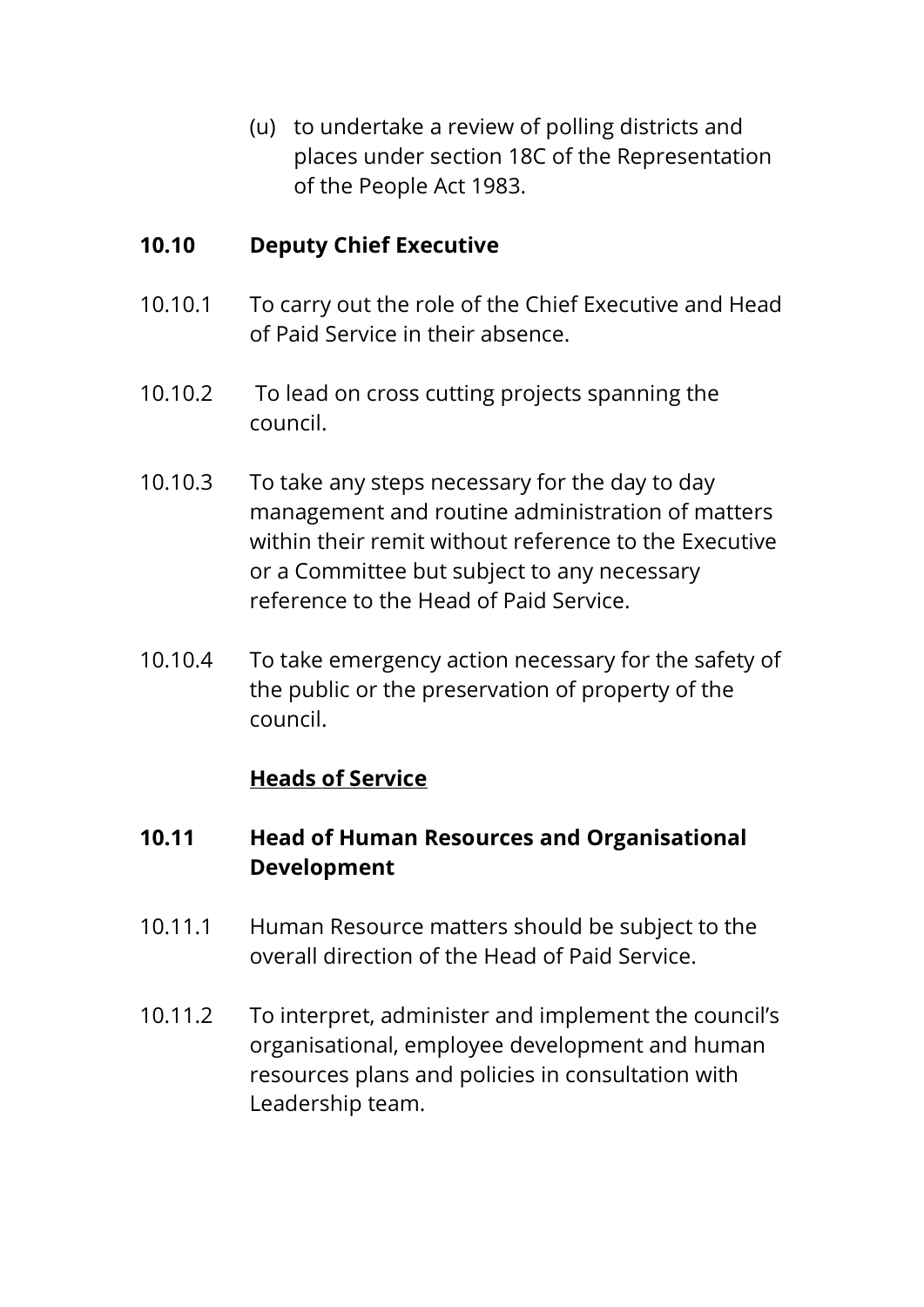- 10.11.3 To interpret and apply pay scales and conditions of service for all employees.
- 10.11.4 To administer the granting of awards and application of benefits in consultation with Leadership team.
- 10.11.5 To be responsible for an effective policy for the health, safety and welfare of council employees to be implemented at all levels.

## **10.12 Head of Legal and Democratic Services**

- 10.12.1 To carry out all legal action as specified under Permissions above in consultation with the relevant Head of Service or their appointed deputy in their absence.
- 10.12.2 To hold and revise the list of politically restricted posts, in consultation with the Chief Executive and advise on all applications from council employees (or prospective employees) for exemption from political restriction in respect of their posts including, where appropriate, signing the Certificate of Opinion required by the independent adjudicator under the Local Government and Housing Act 1989.
- 10.12.3 To carry out a review and submit a report to Council as to the allocation of seats in accordance with the Local Government and Housing Act 1989 political balance provisions.
- 10.12.4 To act as Chief Legal Officer to the Council and take all necessary steps in legal proceedings authorised by the council.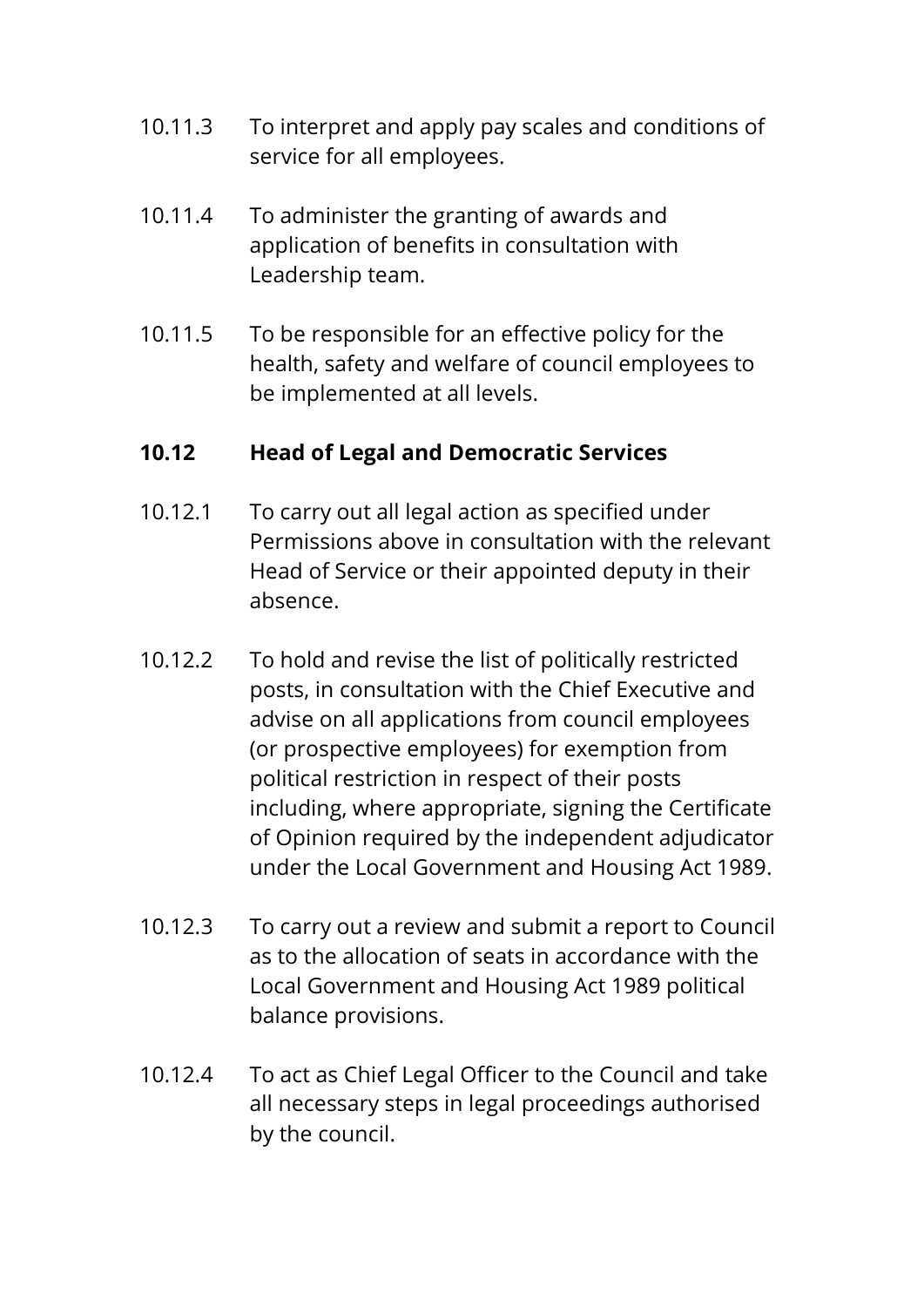- 10.12.5 To authorise changes to the Constitution to reflect resolutions of Council or of the Executive, and changes of fact and law, or if required for practical purposes, in order to ensure the proper administration of the Council, subject to regular notification to all Members of such changes.
- 10.12.6 To authorise the institution, defence, withdrawal or settlement of any legal proceedings, civil or criminal, including Employment Tribunals (other than for Health and Safety proceedings, council tax, nondomestic rates and sundry debts) at their discretion
- 10.12.7 To negotiate and settle any claim or disputes without recourse to Court proceedings including the use of alternative dispute resolution.
- 10.12.8 To authorise Officers of the council to appear before the Magistrates' Court or County Court District Judges, including under sections 222 and 223 of the Local Government Act 1972.
- 10.12.9 To certify resolutions and documents as being correct.
- 10.12.10 To obtain Counsel's Opinion, instruct Counsel to appear on behalf of the Council and/or retain the services of other experts or external solicitors whenever they consider such action advisable.
- 10.12.11 To insert and cancel entries in the Local Land Charges Register and otherwise to take all steps in respect of searches.
- 10.12.12 In consultation with appropriate Officers, to grant wayleaves to statutory undertakers.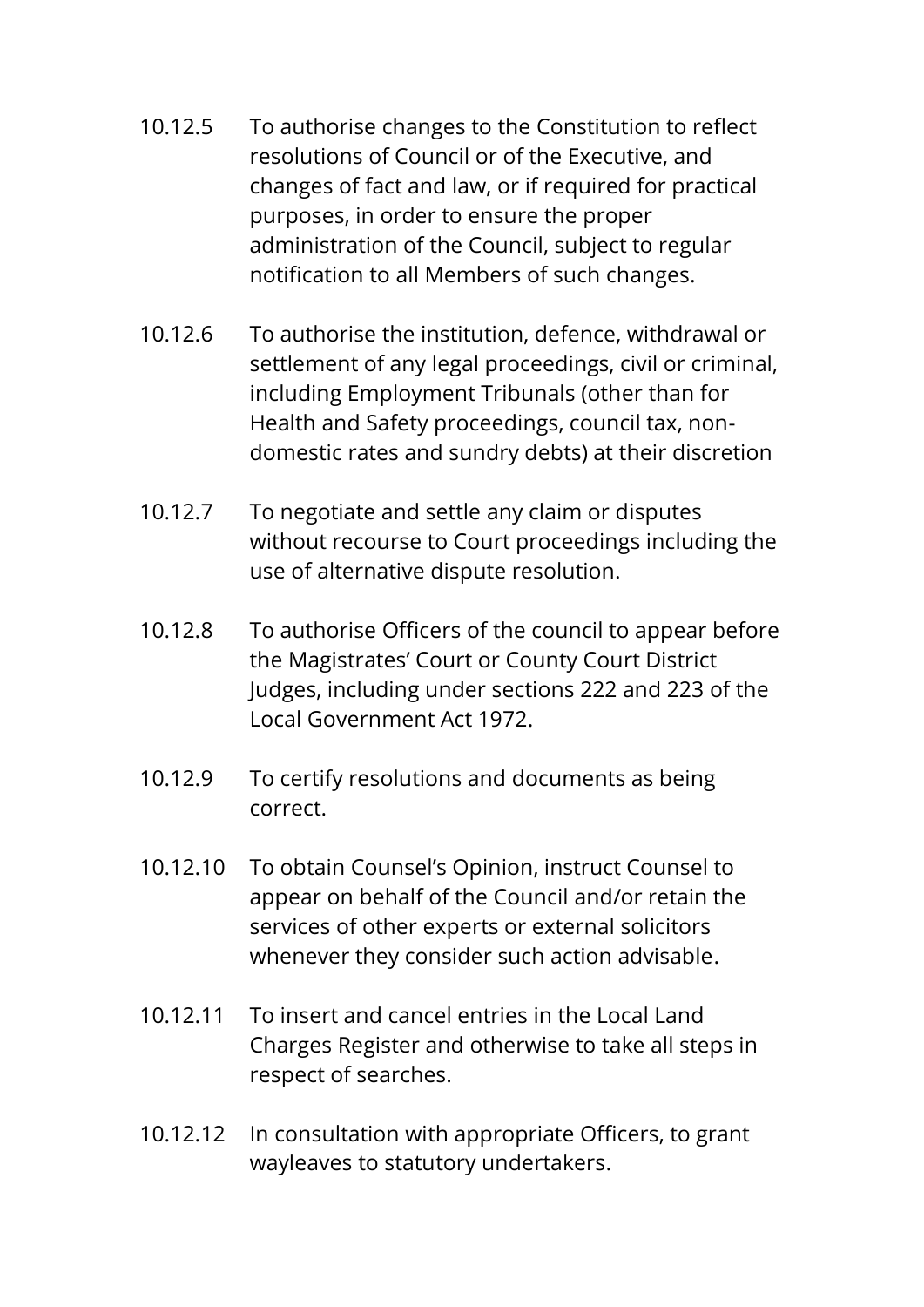- 10.12.13 To undertake the role of Senior Responsible Officer under the council's Regulation of Investigatory Powers Act 2000 (RIPA) Policy.
- 10.12.14 To fix charges for legal work carried out by the council, including for external bodies.
- 10.12.15 To institute legal proceedings in respect of any contravention of any licences, permits or consents and/or any breach of any condition attached thereto.
- 10.12.16 To sign, and where appropriate, affix the Common Seal of the Council to, any deed or other document, which, in his or her professional judgment, is necessary or desirable to sign and seal.
- 10.12.17 To act as Deputy Electoral Registration Officer.
- 10.12.18 To make changes to the Local Land Charge fees, including making changes to existing charges and the introduction of new charges and fee arrangements for new land charge services.
- 10.12.19 To administer the naming and numbering, including the renaming and renumbering, of streets and buildings in the District in consultation with parish and town councils.
- 10.12.20 To appoint the members of the Independent Remuneration Panel, having first consulted the Chief Finance Officer and Group Leaders as to any reason why someone may not be considered independent.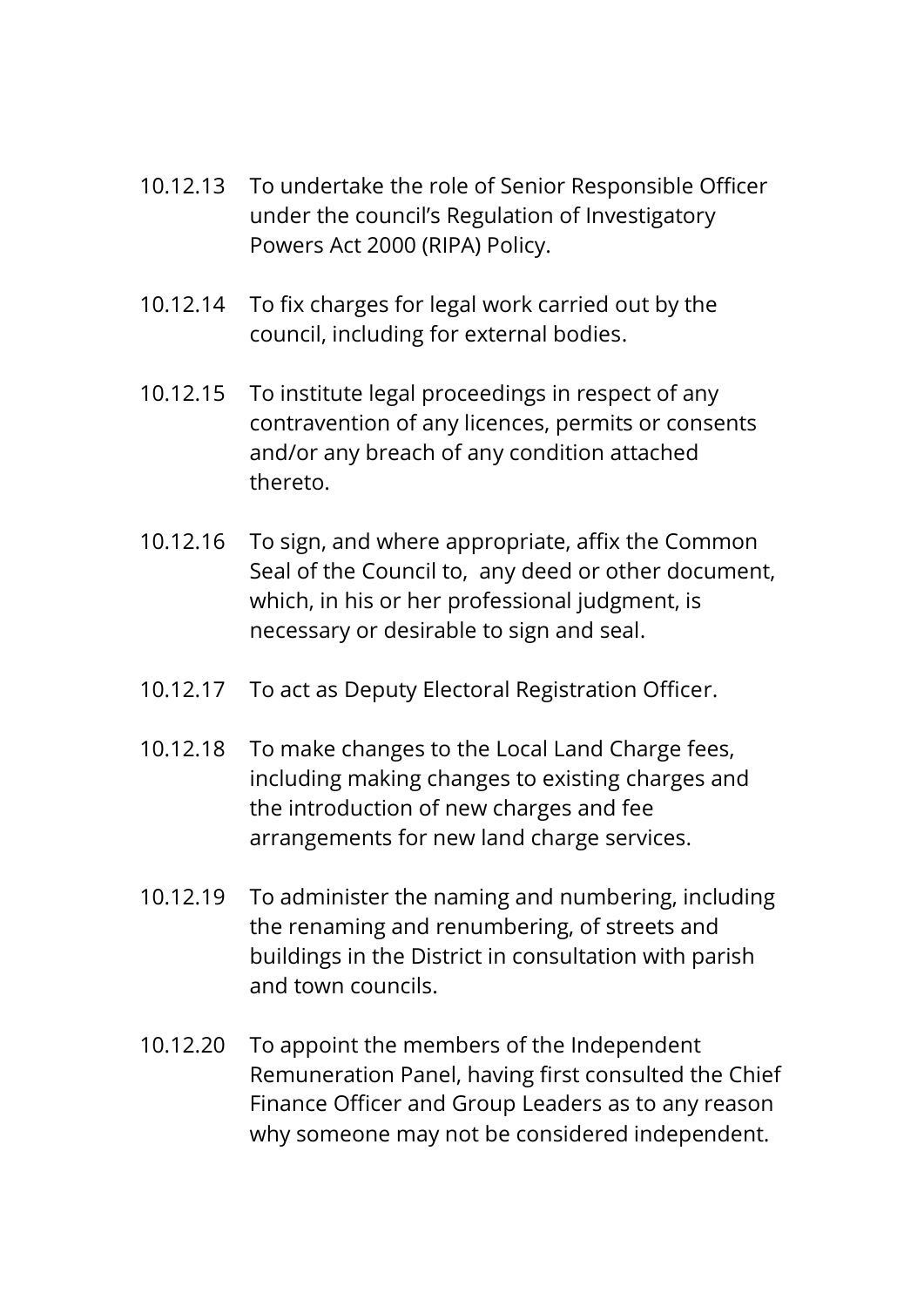## **10.13 Head of Strategic Finance and Property**

- 10.13.1 To deliver, direct and manage the medium term financial planning of the organisation ensuring it is monitored and reported in a timely accurate fashion.
- 10.13.2 To deliver unqualified Statement of Accounts in accordance with legislative requirements.
- 10.13.3 To review listing decisions and compensation decisions for assets of community value.
- 10.13.4 To represent the council on the Management Board for the Hertfordshire Shared Audit Service (SIAS) and the Shared Anti-Fraud Service (SAFS).
- 10.13.5 Appoint Debt Recovery Agents for the whole or part of the district as the need arises.
- 10.13.6 Authorise and sign bank transfers and other payment types, including cheques and amendments to cheques.
- 10.13.7 Wherever necessary, to amend and agree affected charges for services to take account of changes in VAT or other forms of taxation, provided (in respect of Enforcement Agents), that any action taken shall be reported to the next convenient meeting of the Executive.
- 10.13.8 To be responsible for the rate of interest for any of the council's borrowing activities and issue notices to the council's mortgages of any changes in the council's rate of interest.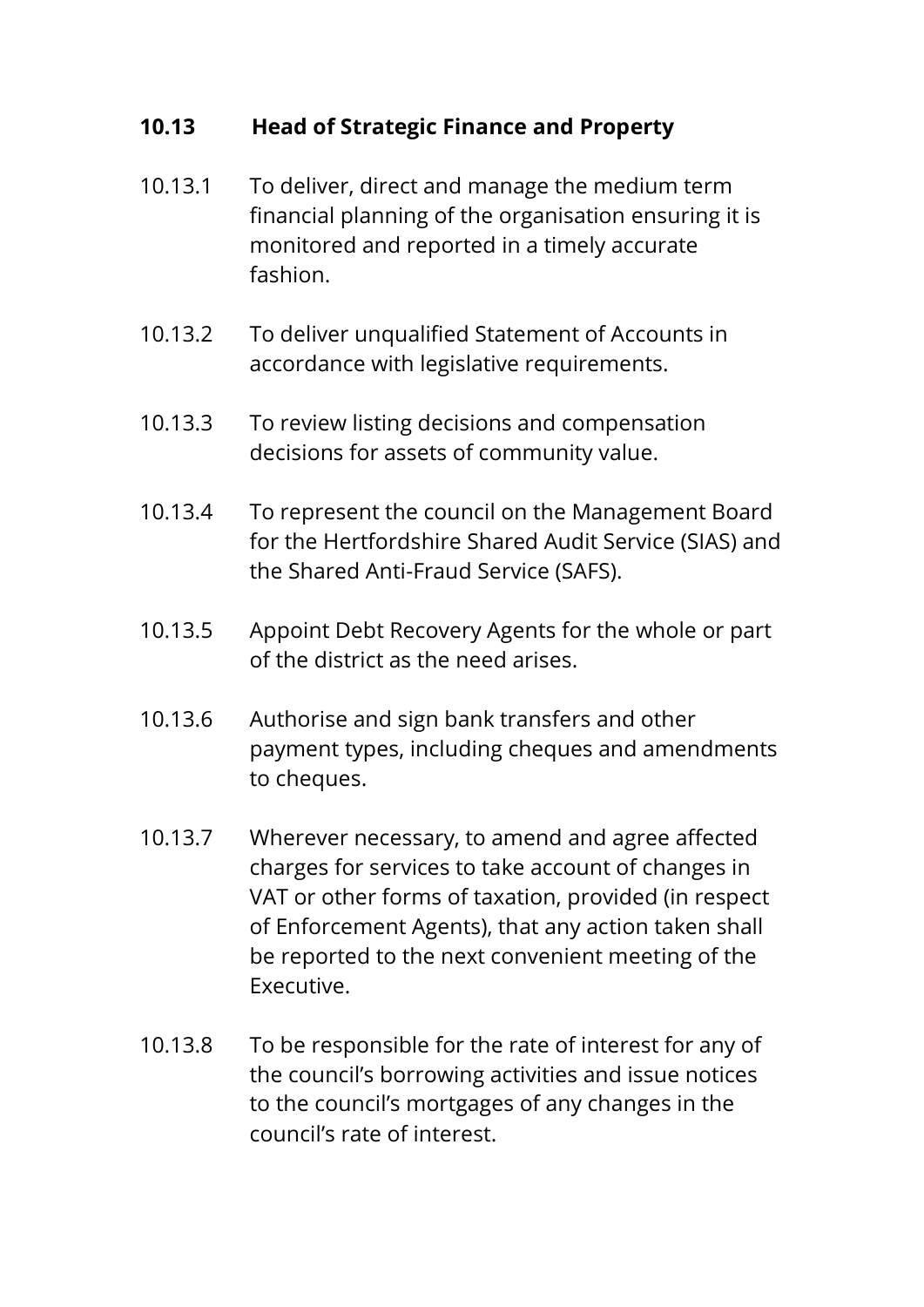- 10.13.9 To administer and manage the council's Collection Fund.
- 10.13.10 To set precept dates in agreement with precepting partners.
- 10.13.11 To administer the council's insurances fund.
- 10.13.12 To make determinations within approved budget as are required under Part IV of the Local Government and Housing Act 1989 in respect of the funding of expenditure capital (but not in respect of borrowing limits) and report the action taken to the Executive for information.
- 10.13.13 To take day-to-day decisions in respect of the investment of council funds in accordance with the Annual Treasury Management strategy last approved by the Council.
- 10.13.14 To be responsible for the custody of any document required to be published and kept available for public inspection under the Audit Commission Act 1998.
- 10.13.15 To manage the council's property portfolio.
- 10.13.16 Lettings of all properties including council offices; consents to assignments and sub-lettings; the granting of easements and licences; entering into leases, sub-leases, licences and easements on behalf of the council as lessee, sub-lessee, licensee or grantee as appropriate; consent to modification or release of restrictive covenants; rent reviews under existing and future leases, including the approval of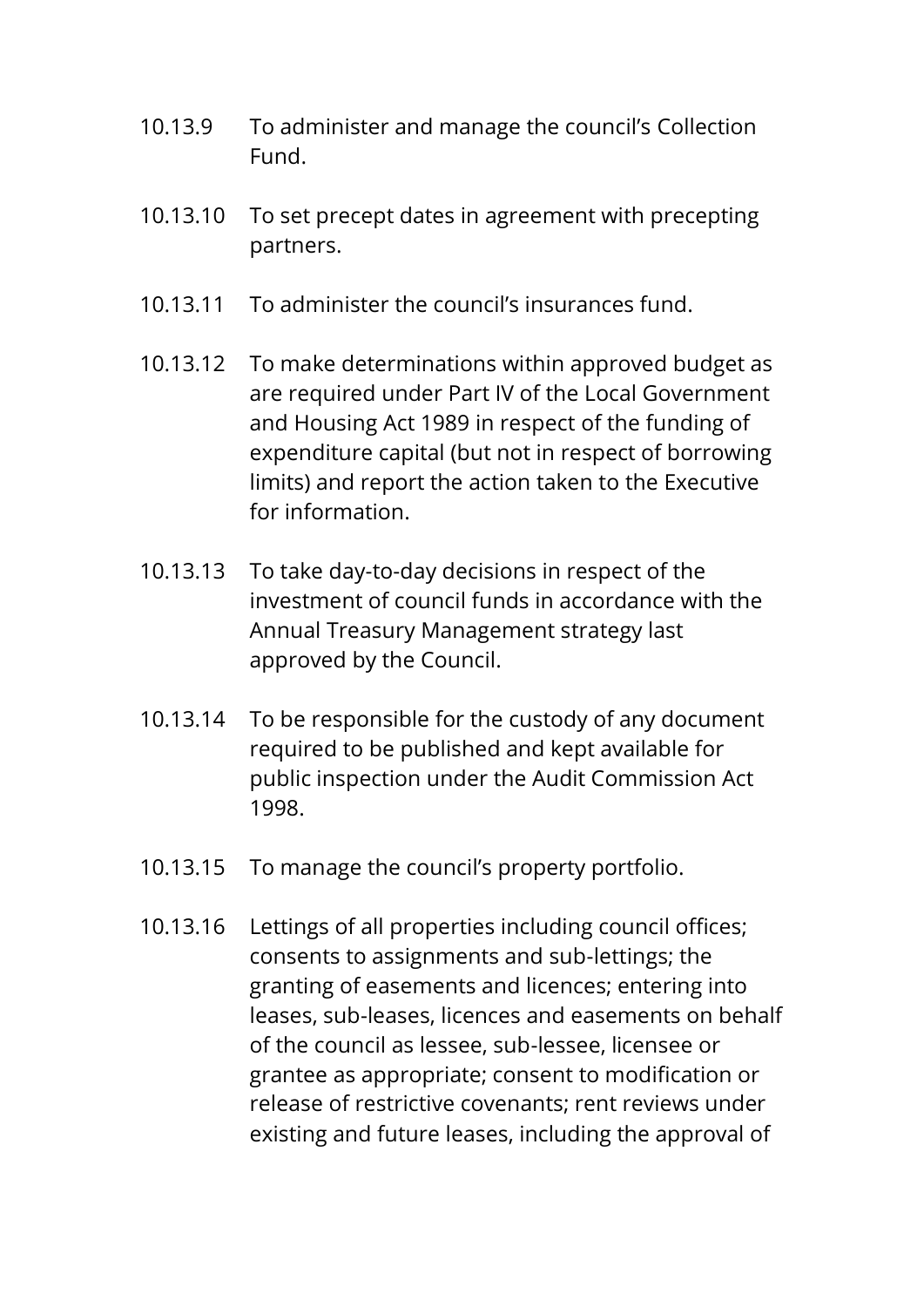terms, subject to reporting transactions half-yearly to the Executive.

- 10.13.17 To pursue appeals against rating assessments on council-owned and council-occupied property which, in his or her judgement, are incorrect or excessive, and agree either new or revised rating assessments on council-owned and/or occupied property on behalf of the council.
- 10.13.18 In consultation with the appropriate Executive Member and Head of Legal and Democratic Services to prosecute or authorise the prosecution of persons committing malicious damage to council property.
- 10.13.19 To convey the freehold of electricity sub-station sites and to grant the necessary easements to electricity suppliers/distributors in respect of developments.
- 10.13.20 The appointment of Debt Recovery Agents (Enforcement Agents) and the issue of warrants to those appointed and taking such steps as may be necessary, including the levying of distress upon the goods and chattels of the tenant concerned, for the recovery of arrears of rent owing to the council in respect of the occupation of any Council dwelling.
- 10.13.21 To authorise Officers to discharge land drainage functions under the Public Health Act 1936 and the Land Drainage Act 1991.
- 10.13.22 To approve and submit the annual National Non-Domestic Rates (NNDR1) return to the Government.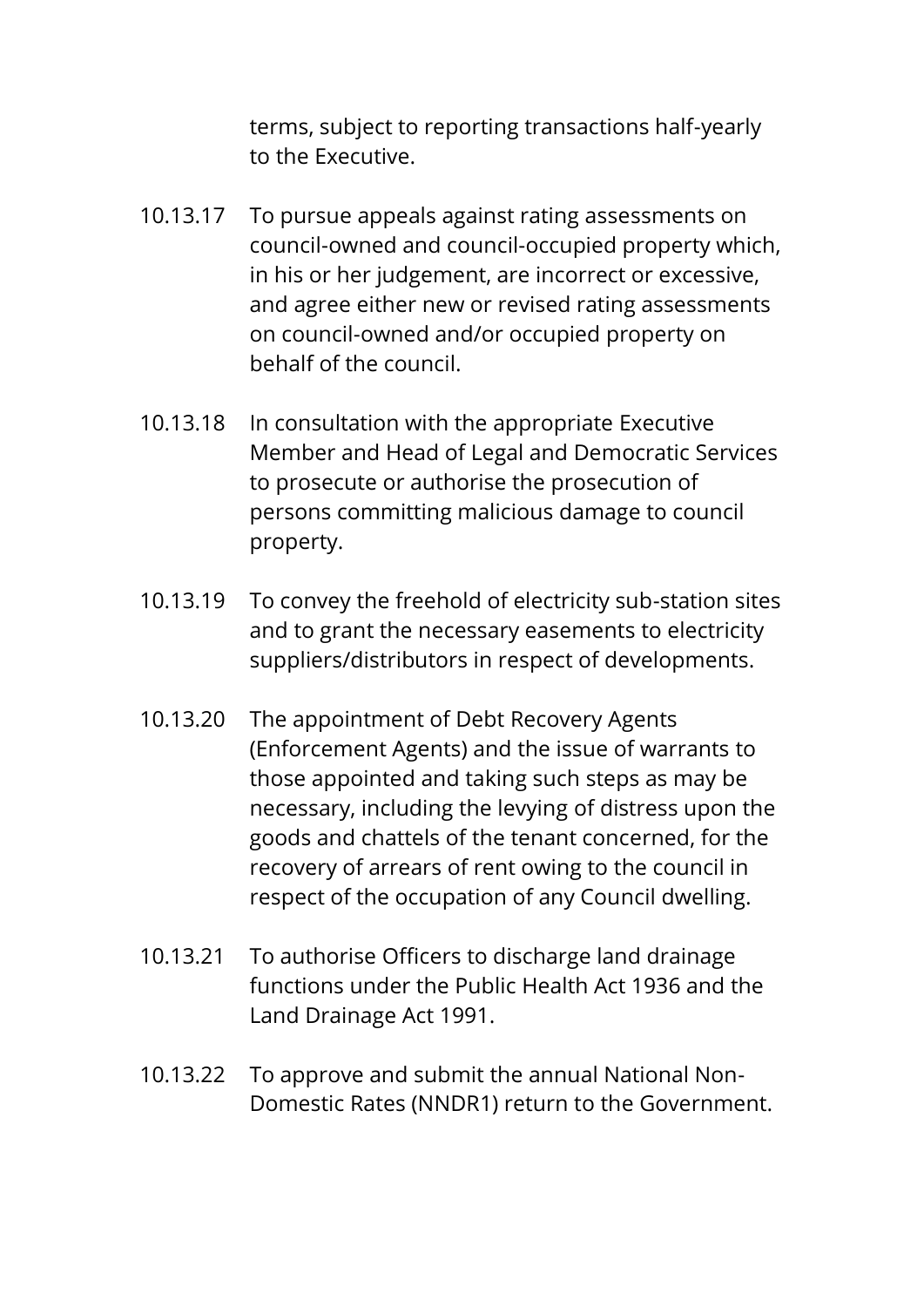#### **10.14 Head of Revenue and Benefits Shared Service**

- 10.14.1 Authorise Officers in consultation with the Head of Legal and Democratic Services to institute and appear in any legal proceedings relating to council tax and national non- domestic rates.
- 10.14.2 To receive and process housing benefit and council tax support applications including initial reviews of decisions relating thereto and to approve the backdating of housing benefit payments and council tax benefit payments to attend, as necessary, valuation and council tax tribunal hearings.
- 10.14.3 To exercise discretion under the 1988 Housing Benefits Scheme (and any amendments thereto) to disregard, in determining a person's income, the whole of any war disablement pension or war widow's pension payable to that person.
- 10.14.4 To carry out all the charging and collection functions arising out of Parts I to III of the Local Government Finance Act 1988 (and any amendments thereto) except for:
	- (a) the determination of discretionary nondomestic rate relief under Section 47, which should be undertaken in accordance with the most recent discretionary rates relief policy approved by Executive;
	- (b) other than for debts referred to in 14.5 below (bankruptcy, liquidation, and any other legally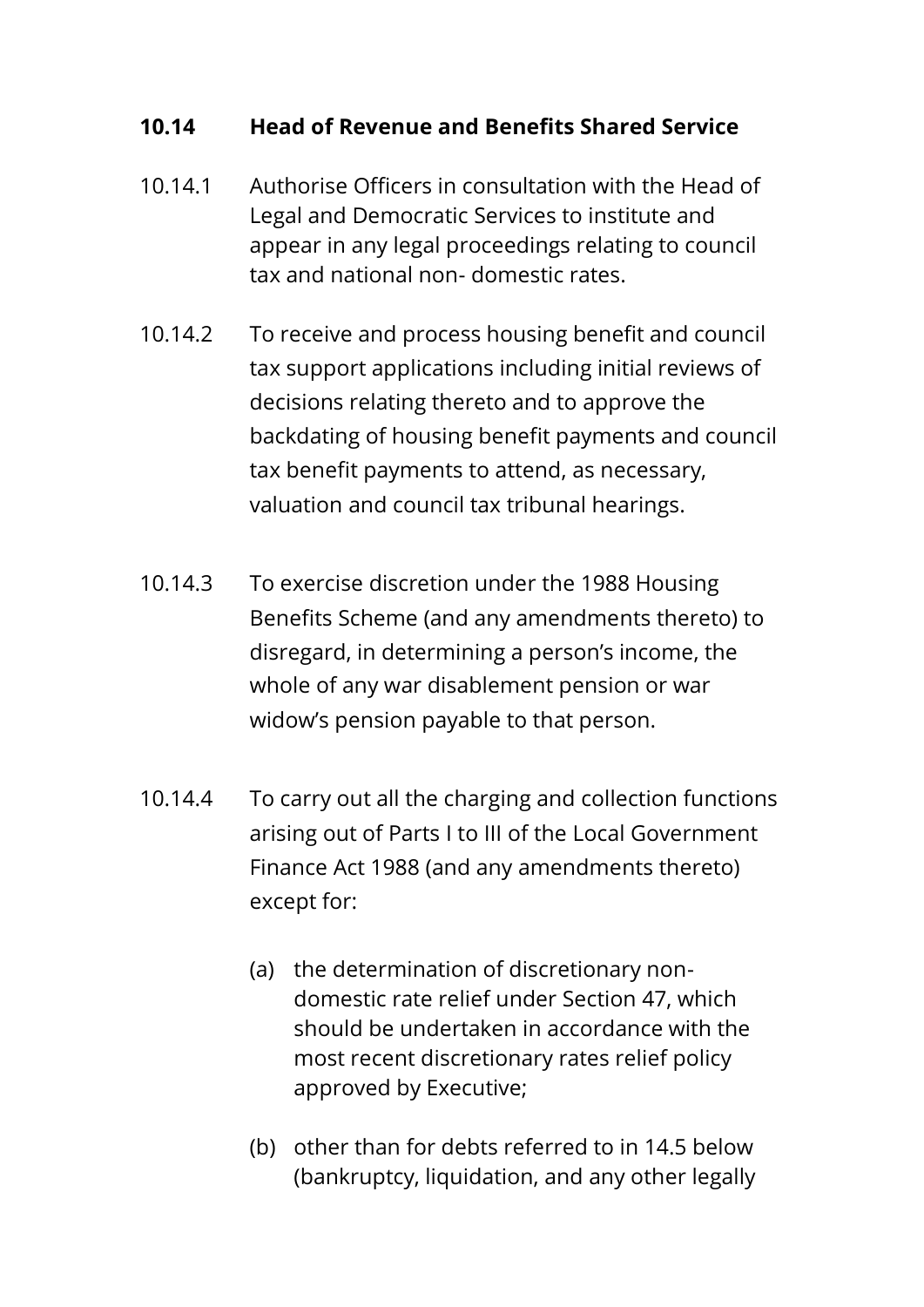irrecoverable debt) the writing-off debts (including council tax, housing benefit and national non-domestic rates) in excess of £5,000; and

- (c) the reduction or remission of liability under section 49.
- 10.14.5 To write-off all council tax, housing benefits, and national non-domestic rates outstanding debts which are the subject of formal bankruptcy, liquidation claims, debt relief orders and any other legally irrecoverable debt at any level.
- 10.14.6 To determine charges for the service of a Summons and Liability Order for non-payment of council tax and national non-domestic rates and the issue of a Distress Warrant subject to the approval of the Court.
- 10.14.7 To enter into agreements for deferred payment of national non-domestic rates, subject to registration of a charge on the Land Register, and in accordance with council policy.
- 10.14.8 To consider, in respect of any reapplication for reduction in Non-Domestic Rate bills (within six months of refusal), whether there is a significant change in circumstances in which case the application shall be submitted to the relevant Executive Member for consideration.
- 10.14.9 To determine and pay Discretionary Housing payment in accordance with Housing Benefit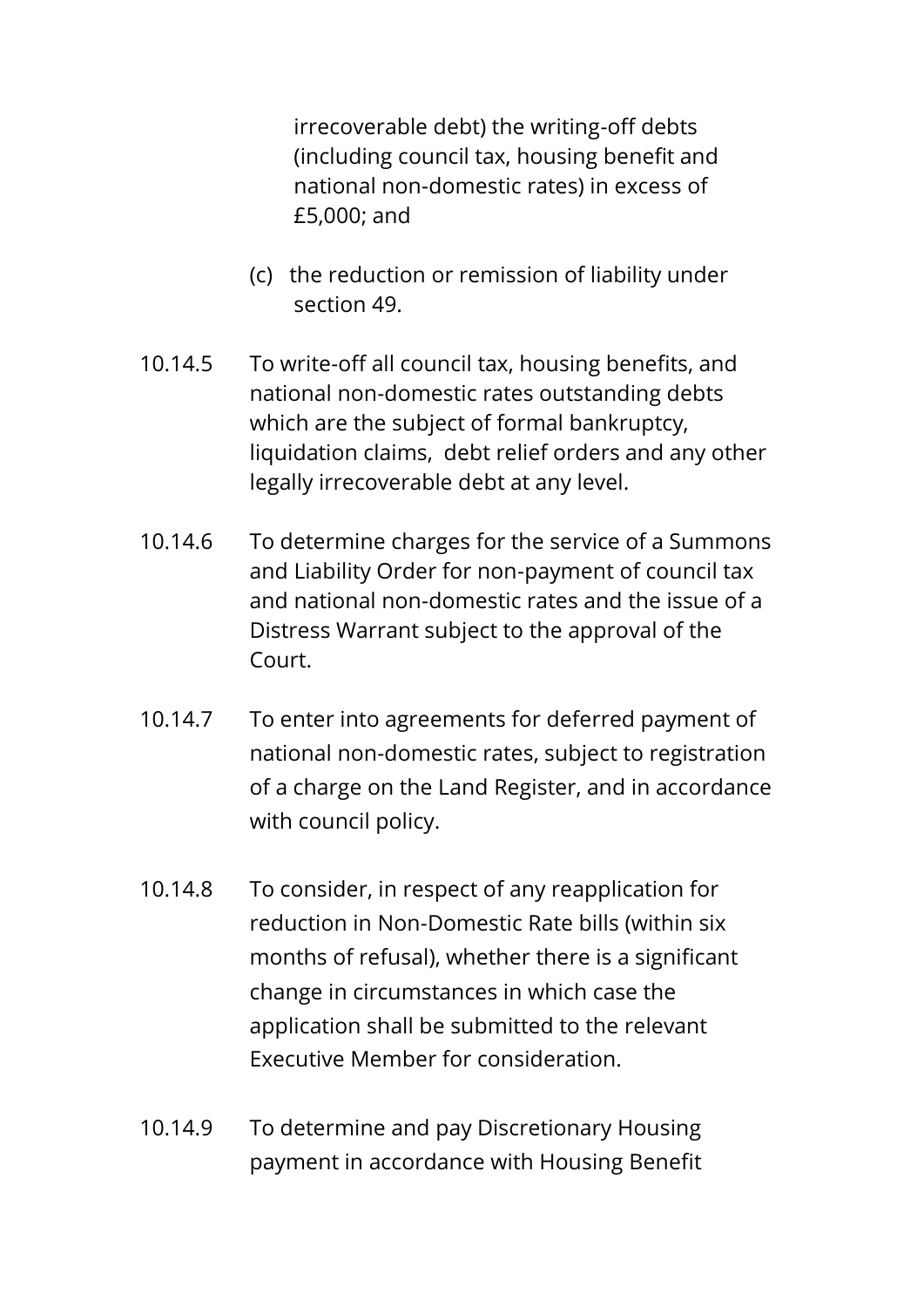regulations and section 13 (A)(1)(c) Local Government Finance Act 1992, relating to Exceptional Hardship in respect of council tax.

10.14.10 To apply powers relevant to Housing Benefit, Council Tax reduction, Council Tax and Business Rates included in the above stated regulations, and any relevant regulations (and any amendments thereto) other than where Executive or Council approval is required.

# **10.15 Head of Planning and Building Control**

- 10.15.1 To determine planning, Listed Building, reserved matters and advertisement applications **except where** the application:
	- (a) is an outline or full permission for a major development as defined in the Town and Country Planning (Development Management Procedure) Order (England) 2015 as amended, except:
		- (i) applications which are for major development by virtue of the extent of the site area only (which remain delegated);
		- (ii) where the application is a reserved matters application pursuant to a previous major application which, itself has been approved (which remain delegated); and
		- (iii) where the application is a major application which, having considered the requirements of the development plan and all other relevant material planning considerations,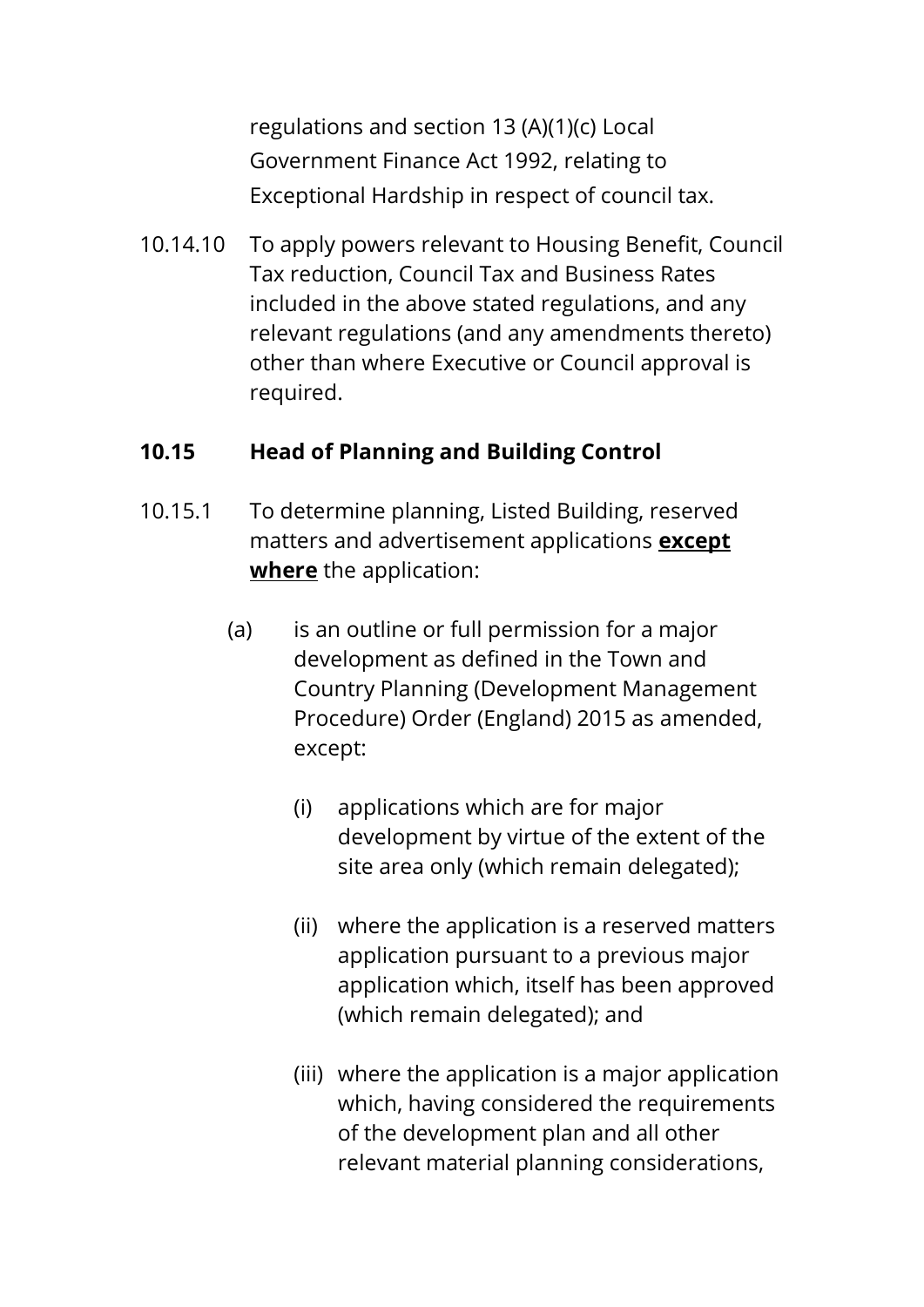the Head of Planning and Building Control recommends to be refused in consultation with the Chairman of the Development Management Committee.

- (b) is a non-material or minor material amendment application (variation) pursuant to a previous major application except where the Head of Planning and Building Control has consulted the Chairman of the Development Management Committee that the matter can be dealt with as a delegated decision;
- (c) is by a Member of the council;
- (d) is by an officer of the council employed in the planning service area;
- (e) is by an officer of the council, other than one employed in the planning service area and proposes development other than householder development;
- (f) is one where a Member considers that Delegated Powers should not be exercised by the Head of Planning and Building Control. In which case the Member must contact the Chairman of the Development Management Committee to seek referral, submitting a completed application referral request form stating the reasons why the decision should not be delegated. The decision remains delegated until the DM Chairman confirms the referral request;
- (g) requires reference to the Secretary of State;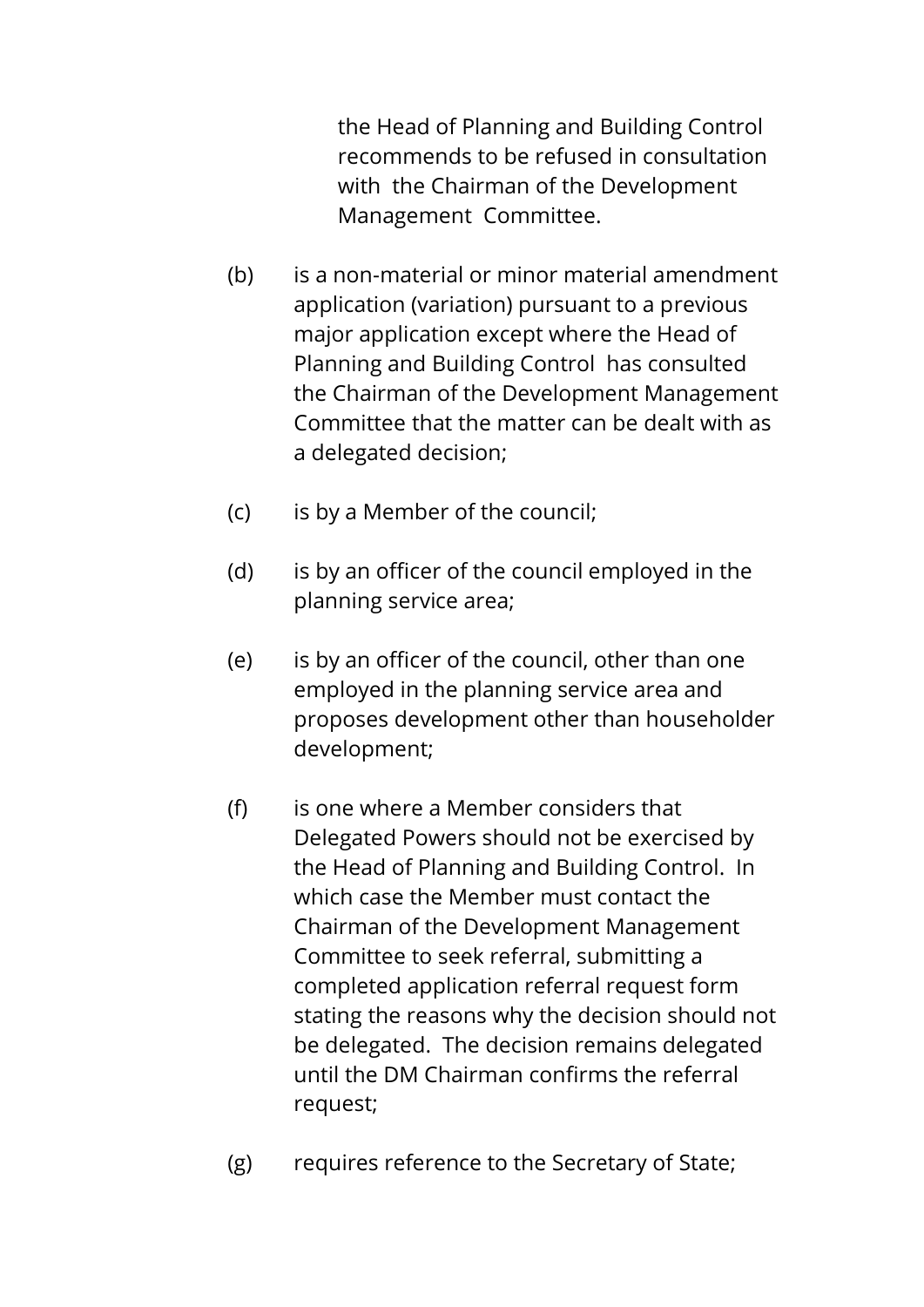- (h) is for approval and requires linking to an agreement under Section 106 of the Town and Country Planning Act (s106 Agreement) (except applications which propose a variation to an existing s106 Agreement, or a s106 Agreement which is related to a development other than a major development and, in those cases, subject to consultation with the Chairman of the Development Management Committee; and
- (i) is for development by or on behalf of the council, or which relates to a site in which it has a landowning interest, to which an objection has been made which is material to the development proposed.
- 10.15.2 To take all actions as necessary with regard to the receipt, validation, consultation and administration of all application types.
- 10.15.3 To take all actions as necessary with regard to the administration and submission of the council's case, including any review, alteration, amendment or withdrawal of that case, following the appeal of a planning decision that has been made under Delegated Powers.
- 10.15.4 To take all actions as necessary with regard to the administration and submission of the council's case, including any review, alteration, amendment or withdrawal of that case, in consultation with the Chairman of the Development Management Committee and a minimum of one local Ward Member (where substantive change is proposed), following the appeal of a planning decision that has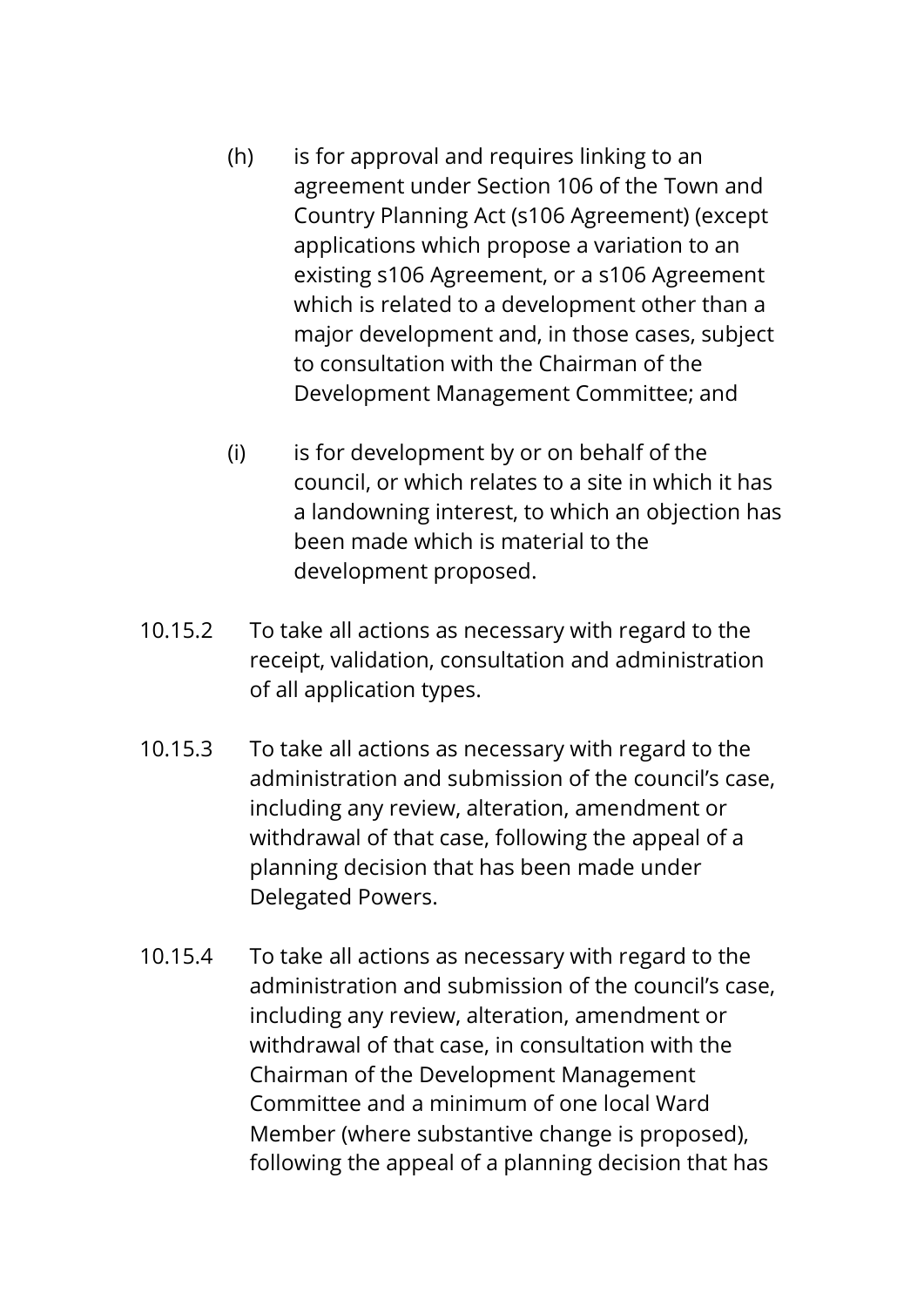been made by the Development Management Committee.

- 10.15.5 To take all actions to negotiate, vary and finalise the detail of legal agreements under s106 of the Town and Country Planning Act 1990 as amended, following authorisation of the heads of terms of such agreements by the Development Management Committee(where relevant).
- 10.15.6 To take enforcement action in relation to legislation within the remit of the Area of Responsibility and in particular as detailed below:
	- (a) to serve Planning Contravention Notices where it appears that a contravention of planning control has taken place;
	- (b) to issue Stop Notices, Temporary Stop Notices, Enforcement Notices, Enforcement Orders and Advert Removal Notices to issue Breach of Condition Notices and Notices under Section 215 of the Town and Country Planning Act 1990 as amended; and
	- (c) in cases of urgency and subject to consultation with the Chairman or Vice Chairman of the Development Management Committee, to arrange for the serving of urgent works notices, repairs notices and Directions under Article 4 of the Town and Country Planning (General Permitted Development) (England) Order 2015 as amended, and directions relating to unlisted buildings in conservation areas.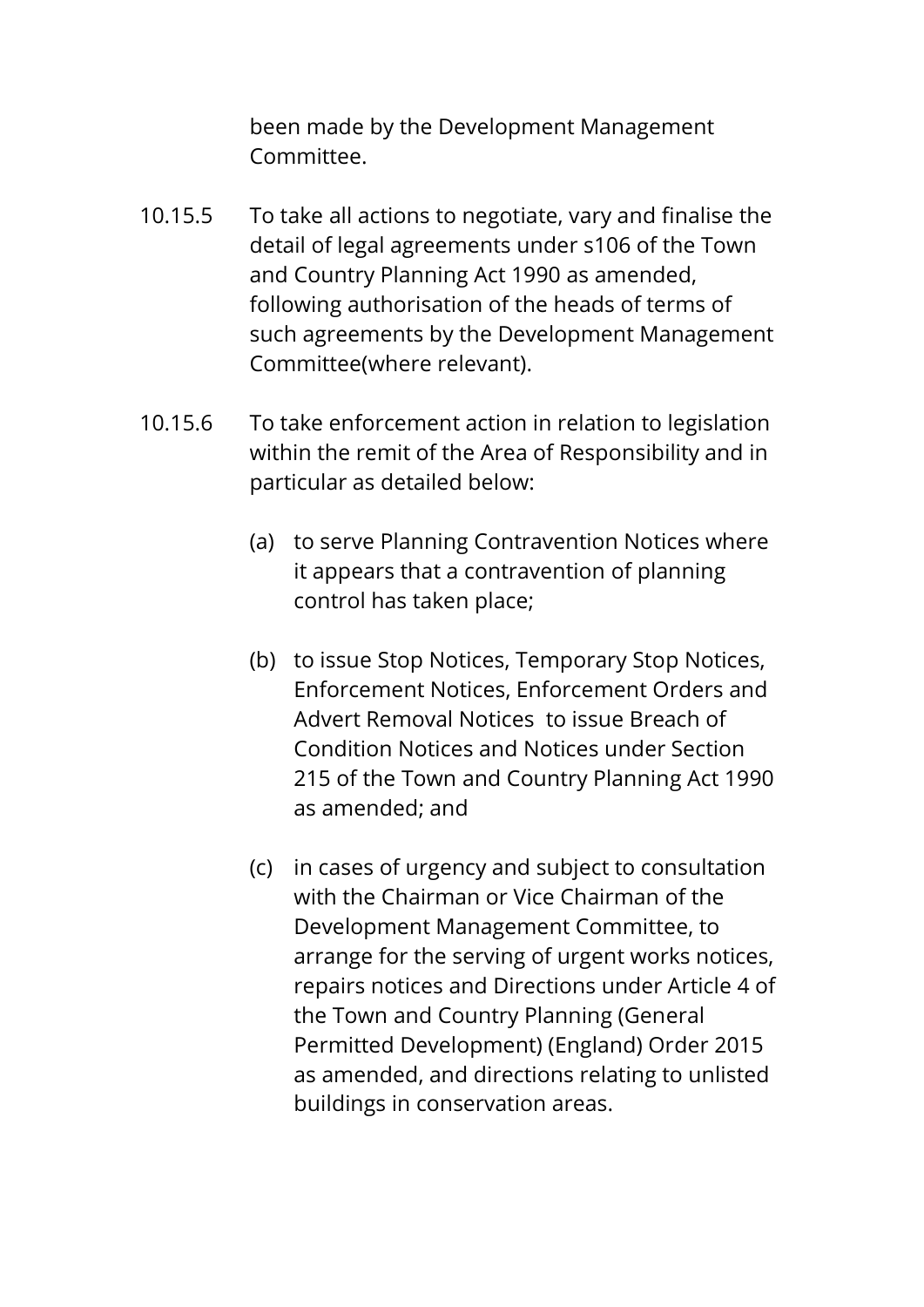- 10.15.7 In consultation with the Head of Legal and Democratic Services, to apply for injunctions in appropriate cases where there are any breaches of planning and/or building control, Tree Preservation Orders, or Listed Building and Conservation legislation where it is felt that contravention of planning and/or building control has taken place, and to give any undertakings in damages in such cases.
- 10.15.8 To determine whether or not it is expedient to take enforcement action where a breach of planning control has occurred, save where a Member requests the matter be referred to the DM Committee and, in those cases with the agreement of the Chairman of the DM Committee.
- 10.15.9 To make Tree Preservation Orders, and to determine applications for consent for the cutting down, topping or lopping of trees applications under the Hedgerow regulations 1997and exercise the powers and duties relating to high hedges under the Anti-social Behaviour Act 2003.
- 10.15.10 To exercise the council's powers under Section 70(a) of the Town and Country Planning Act 1990, by declining to determine an application for planning permission for the development of any land where, within a period of two years, ending with the date on which the application is received, the Secretary of State has refused a similar application referred to him or her under Section 77, or has dismissed an appeal against the refusal of a similar application, and where, in the opinion of the Head of Planning and Building Control, there has been no significant change since the refusal or dismissal in the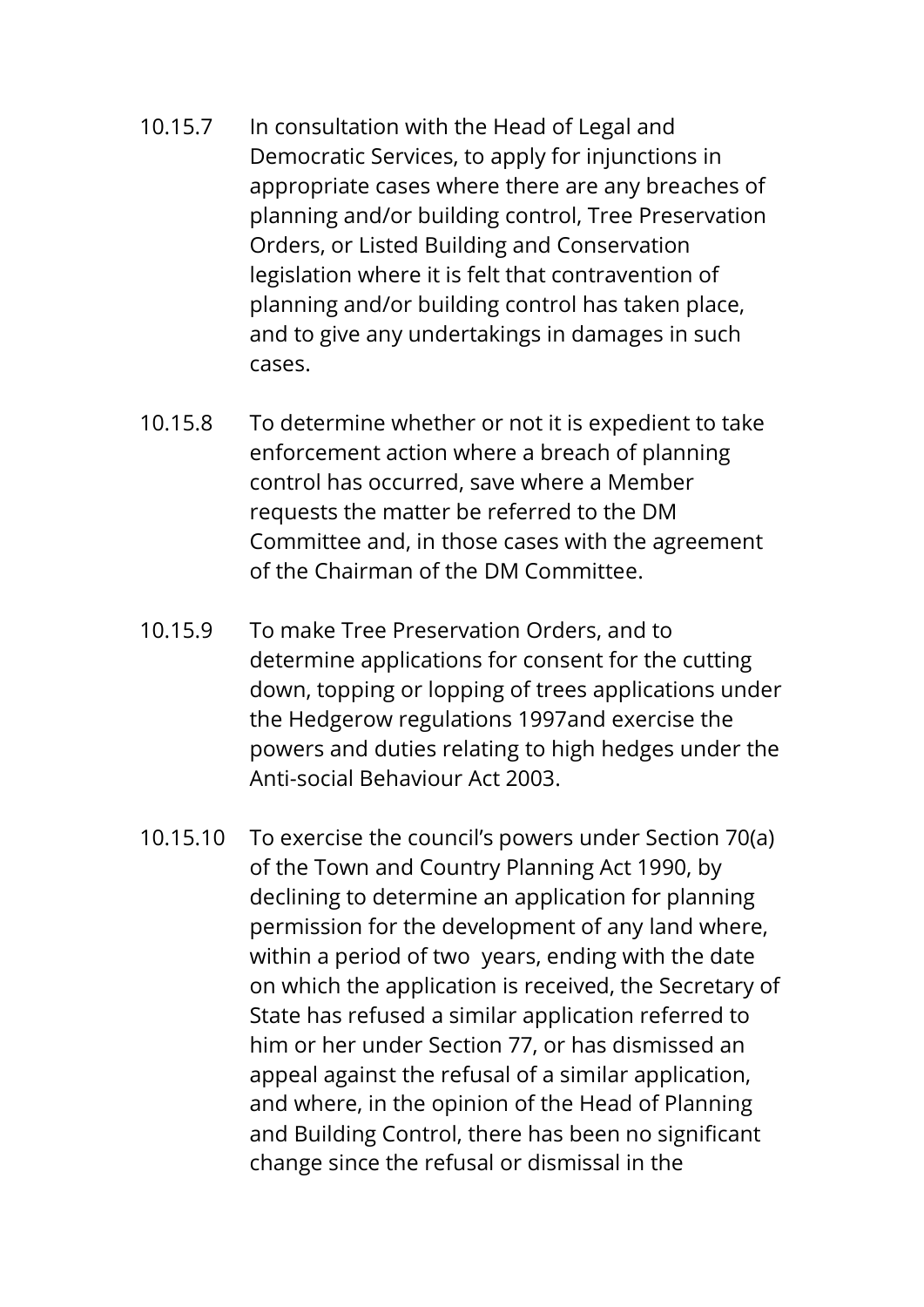Development Plan or in any other material considerations.

- 10.15.11 The consideration, approval and payment of grants in respect of works to Listed Buildings, Heritage Assets at Risk, Undesignated Heritage Assets and with regard to Conservation Areas.
- 10.15.12 To exercise the council's planning powers for control of demolition.
- 10.15.13 To approve or reject plans submitted as nonmaterial amendments to planning applications other than major planning applications.
- 10.15.14 To determine applications for certificates of appropriate alternative development.
- 10.15.15 To determine applications for certificates of lawful use and development in relation to proposed used and existing use.
- 10.15.16 To make observations on development proposals by or on which comments are sought by Government Departments, statutory undertakers, and Hertfordshire and Essex County Councils and any other Local Planning Authority, which, where relevant, are substantially in accordance with the council's policies and are not likely to be controversial.
- 10.15.17 To advertise in the local press applications required to be advertised by statute or orders or regulations made thereunder, planning applications and applications for listed building consent.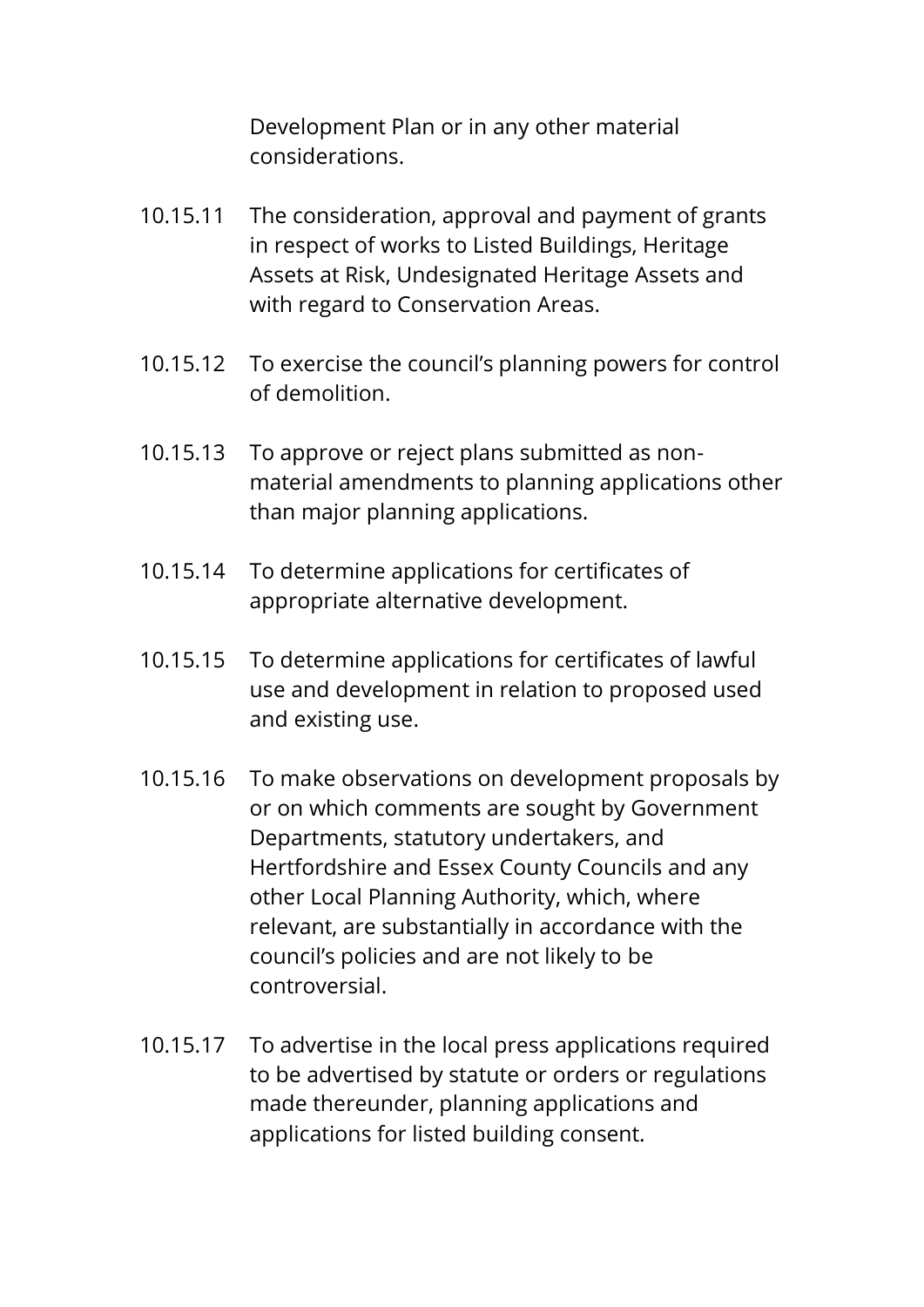- 10.15.18 To advertise in the local press and/or by a notice on site applications for planning permission as required by any Development Order made by the Secretary of State.
- 10.15.19 After consultation with the Head of Legal and Democratic Services, to institute legal proceedings in respect of the contravention of Tree Preservation Orders and unauthorised works to trees in Conservation Area.
- 10.15.20 To enter into Planning Performance and Extension of Time Agreements.
- 10.15.21 To determine the submission of nominations for the registration of Assets of Community Value.
- 10.15.22 To authorise an officer to enter land at any time for enforcement purposes in cases where admission has been refused or a refusal is expected or in cases of urgency.
- 10.15.23 To determine submissions as to whether prior approval is required in relation to any of the forms of permitted development for which a prior approval process is required as set out in government regulations (as may be subsequently amended) and in relation to all of the matters which, as specified in the appropriate regulations, those approvals are to be made.
- 10.15.24 To give screening opinions and scoping opinions under the Town and Country Planning (Environmental Impact Assessment) Regulations 2011 2017 as amended.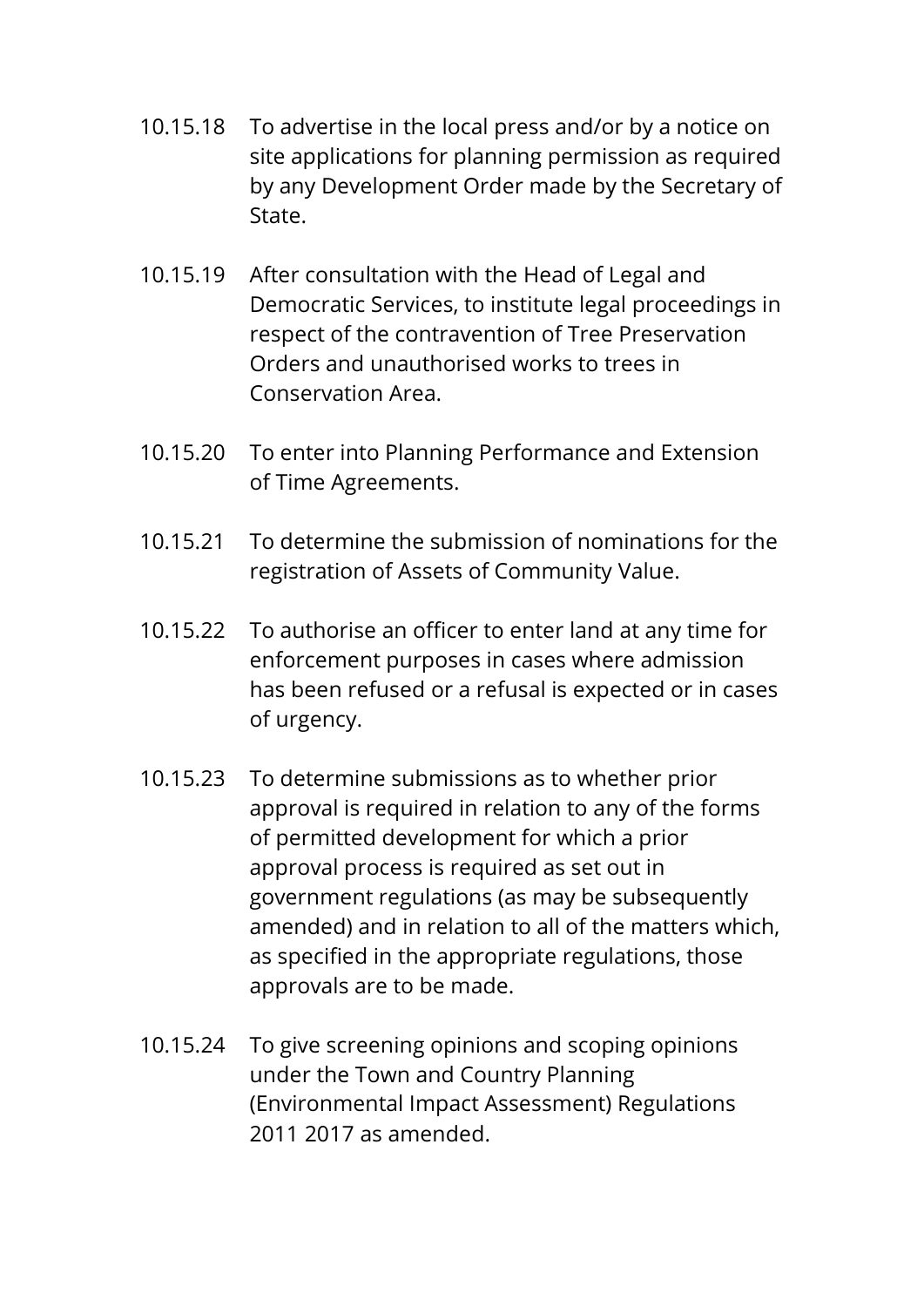- 10.15.25 To determine fees for planning applications and planning performance agreements.
- 10.15.26 To determine the building regulation fees charged by the council and to take all actions as necessary acting at the council's representative on the Commissioning Panel with regard to the commissioning of the Building Control service.
- 10.15.27 To determine applications submitted for approval under the Building Regulations and made under the Building Act 1984 (as amended) and the Local Government (Miscellaneous Provisions) Act 1976.
- 10.15.28 To be the Appointing Officer for the purposes of the Party Wall Act 1996.
- 10.15.29 To determine any footpath and bridleways matters including their protection, creation, diversion, modification and extinguishment.
- 10.15.30 To finalise the wording and requirements of planning conditions following the approval to grant planning permission by Development Management Committee.
- 10.15.31 To make minor amendments and/or corrections of a clerical, grammatical or editorial nature only to the wording of conditions, obligations, reasons and informatives.
- 10.15.32 Where a planning obligation (including a deed modifying or discharging an existing obligation) acceptable to the Head of Planning and Building Control has not been entered into within 3 months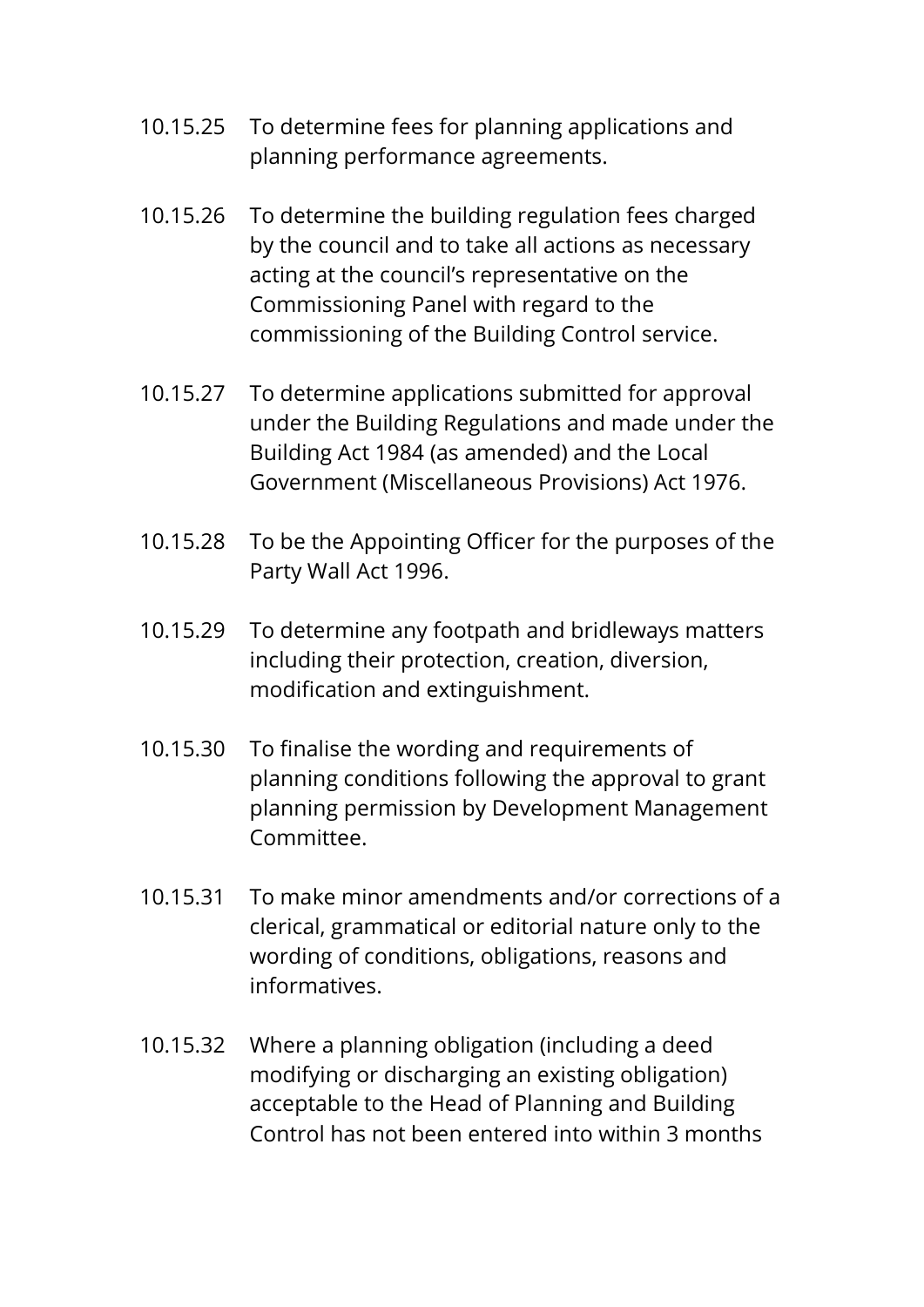of the Committee's resolution the Head of Planning and Building Control can refuse the application.

10.15.33 To discharge obligations under s.106 TCPA 1990 (or s.52 of the TCPA 1971) where the Head of Planning and Building Control deems that the obligation(s) has been complied with or is no longer relevant due to subsequent planning decisions or the passage of time.

#### **10.16 Head of Housing and Health**

Housing

- 10.16.1 To exercise the council's functions with regard to homeless persons.
- 10.16.2 To procure and/or manage temporary accommodation in pursuance of the council's homelessness duties and powers.
- 10.16.3 To write off arrears and debts arising from the discharge of homelessness powers and duties up to a maximum sum specified by the Head of Strategic Finance and Property.
- 10.16.4 To maintain registers and records of those in housing need requiring social or affordable housing and nominate applicants to properties owned by Registered Providers (RPs).
- 10.16.5 To determine levels of housing need, stock condition and market conditions.
- 10.16.6 To make representations on or objections to housing development applications which are not in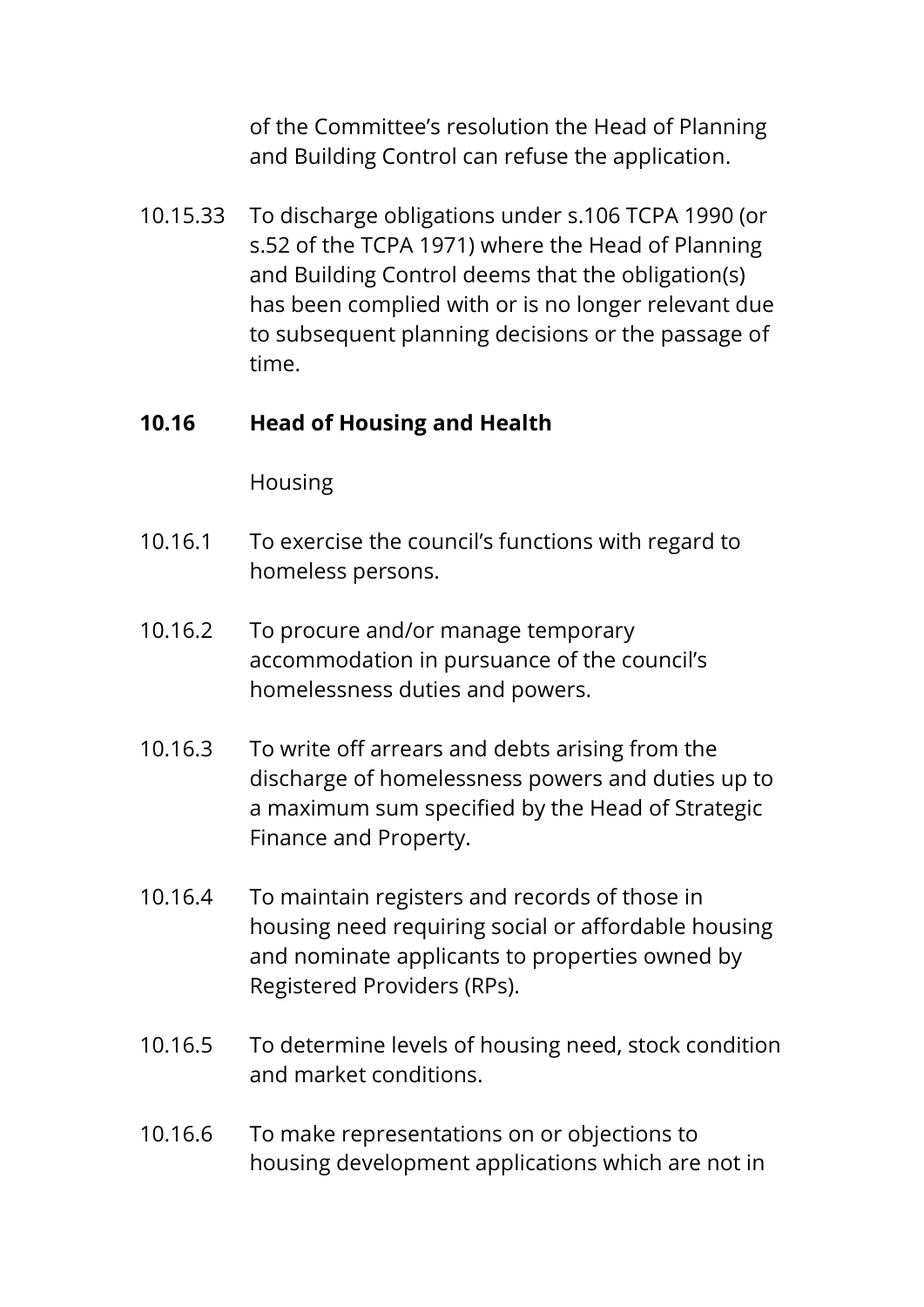the public interest in relation to meeting local housing need.

- 10.16.7 To draw up development and/or regeneration schemes with RPs and other partners and pay grants to RPs and others on approved development schemes.
- 10.16.8 To make arrangements for and oversee the making of grants and loans and taking of other actions to enable the improvement or return to use of residential properties, including Disabled Facilities Grants.
- 10.16.9 To take action under the Crime and Disorder Act 1998, Police and Justice Act 2006 and Anti-Social Behaviour, Crime and Policing Act 2014 or associated guidance and/or replacement legislation to tackle anti-social behaviour, acting in consultation with the Head of Legal and Democratic Services as appropriate.
- 10.16.10 In all cases involving arrears of mortgage payments to the council and in consultation with the Head of Strategic Finance and Property and Head of Legal and Democratic Services or duly authorised Officers, to institute proceedings in the appropriate court to obtain an order for possession of the property and/or recovery of all monies remaining outstanding under the mortgage, legal charge or further charge as the case may be.
- 10.16.11 In relation to the recovery of contributions to the cost of sewerage services in respect of council houses which are sold: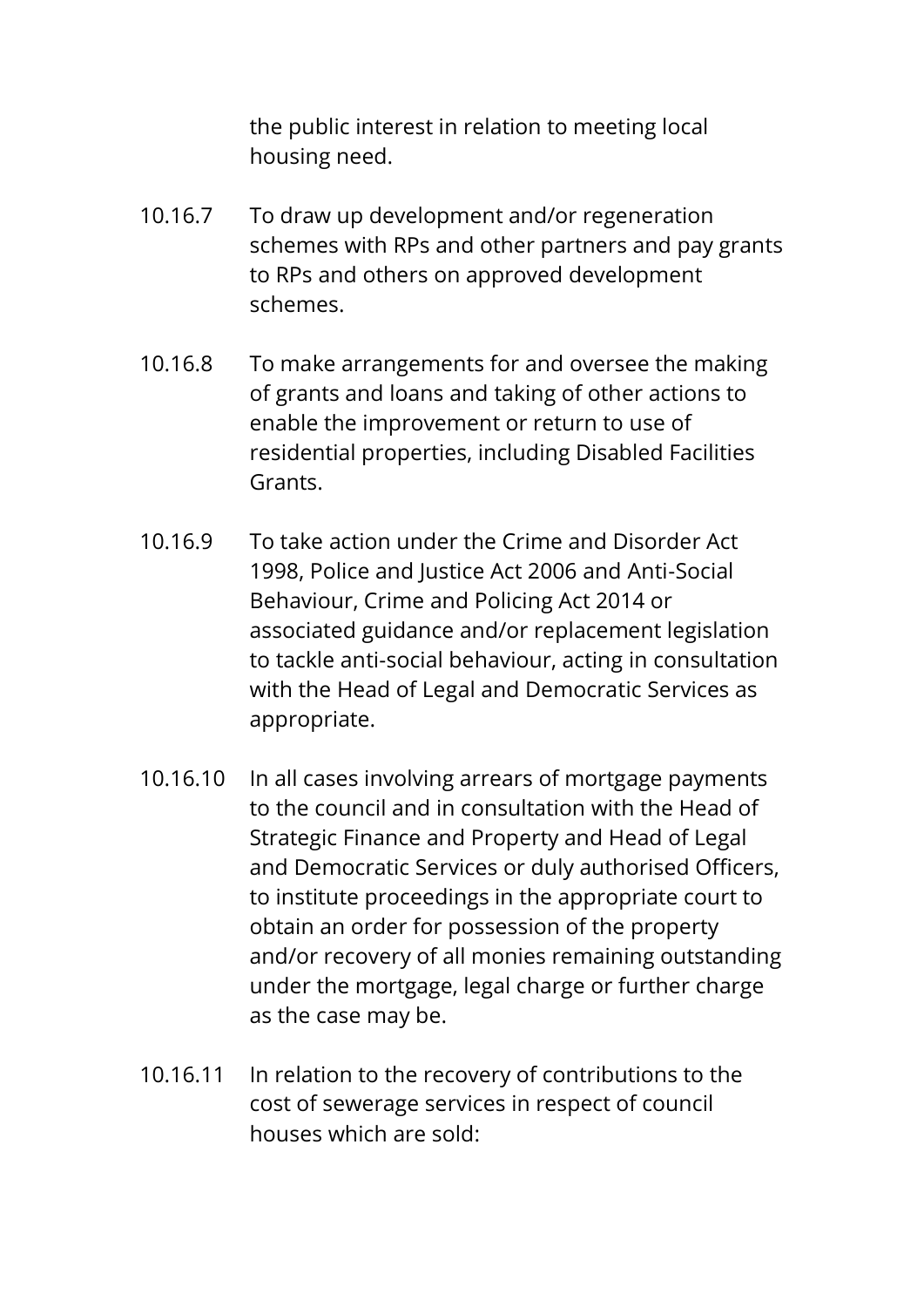- (a) to determine actual annual costs and payments on account; and
- (b) to make special arrangements in the case of hardship or, where necessary, to comply with an existing agreement.

Licensing and Environmental Health

- 10.16.12 To exercise the council's functions relating to hackney carriage/private hire licensing unless relating to a matter reserved for Licensing Committee or Licensing Sub-Committee. To undertake, in consultation with the Head of Legal and Democratic Services, prosecutions of hackney carriage drivers and private hire vehicle drivers for road traffic offences and other drivers for criminal offences relating to taxi ranks.
- 10.16.13 To exercise functions, unless reserved for the Licensing Committee or Licensing Sub-Committee, under the Licensing Act 2003 and Gambling Act 2005 including all administrative functions and determinations of unopposed applications for premises licences, personal licences, club premises certificates, temporary events notices, regulated entertainment and late night refreshments, permits and the setting of fees and charges where the legislation allows local determination.
- 10.16.14 To apply the powers and duties of enforcement afforded to a District Council in all legislation relating to Licensing and Environmental Health matters.
- 10.16.15 To authenticate on the council's behalf any notice, certificate or other document required to apply any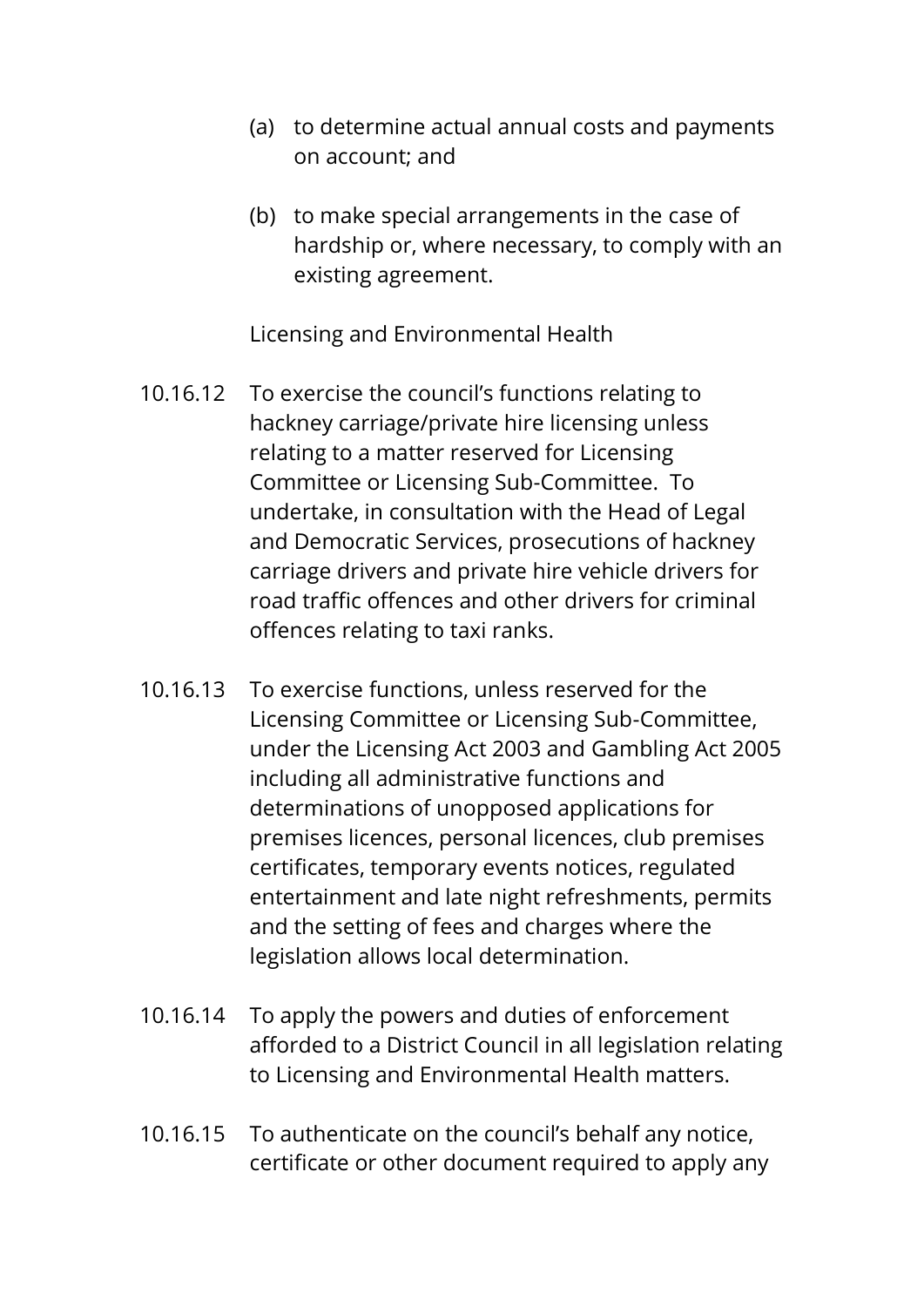power or duty afforded to a District Council in legislation relating to Licensing and Environmental Health unless reserved for determination by another body of the Council.

- 10.16.16 To exercise the powers of the council as registration authority including the issue, renewal, transfer or variation of all licences, consents and registrations set out in legislation pertaining to Licensing or Environmental Health matters unless in the case of contested matters reserved for determination by another body of the Council.
- 10.16.17 To authorise suitably qualified and experienced officers to act as inspectors and serve and sign in their own name all notices and enforcement instruments as related to the powers and duties afforded to District Councils in Licensing and Environmental Health legislation.
- 10.16.18 To appoint and instruct veterinary surgeons to act on behalf of the council.
- 10.16.19 To nominate Officers for the council and take appropriate actions as required under the National Assistance Act 1948.
- 10.16.20 To endorse any agreed transfers of enforcement responsibility for any particular premises, or parts of premises, or any particular activities carried on in them, from the Health and Safety Executive to the council, or vice versa.
- 10.16.21 To make representation on or objections to any applications for activity in the District on the grounds that permission would be prejudicial to the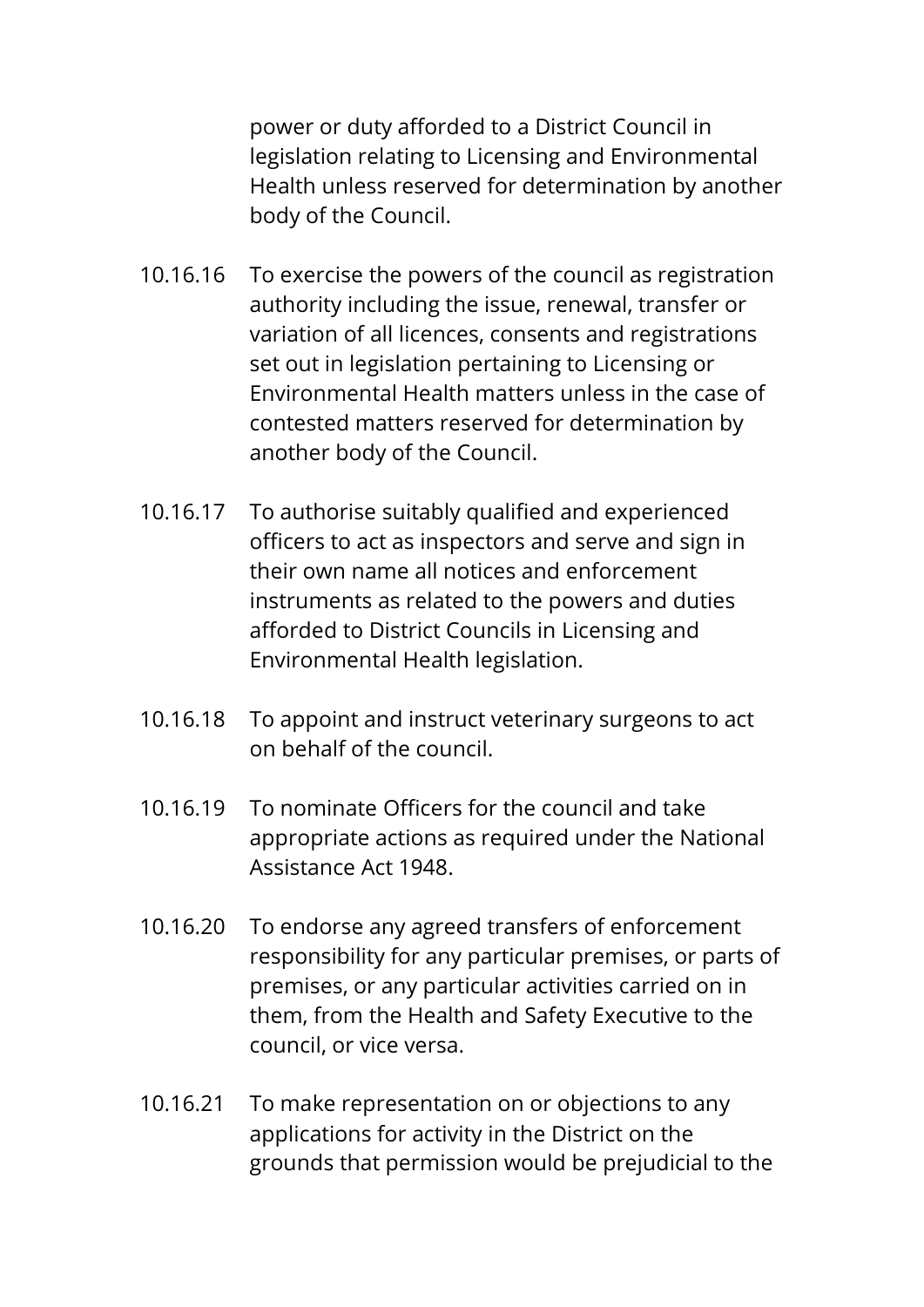public interest on environmental, health, nuisance or similar grounds. .

- 10.16.22 To give directions and make applications to Court in respect of unauthorised encampments in the District in consultation with the Head of Legal and Democratic Services as appropriate.
- Health, Wellbeing and Community Safety
- 10.16.23 To determine requirements and make any necessary arrangements for CCTV cameras in public areas funded by the council.
- 10.16.24 To determine the case for activities under the Regulation of Investigatory Powers Act 2000 or associated guidance and/or replacement legislation, including, acting in consultation with the Head of Legal and Democratic Services, applications to court to conduct covert surveillance.
- 10.16.25 To be responsible for emergency planning matters.
- 10.16.26 To exercise the council's functions to promote community safety and deter anti-social behavior and fly-tipping.
- 10.16.27 To act as the council's designated Lead Officer for Safeguarding, promote safeguarding and respond to safeguarding issues raised.
- 10.16.28 To devise and administer arrangements for distributing grants to improve the health and wellbeing of local people.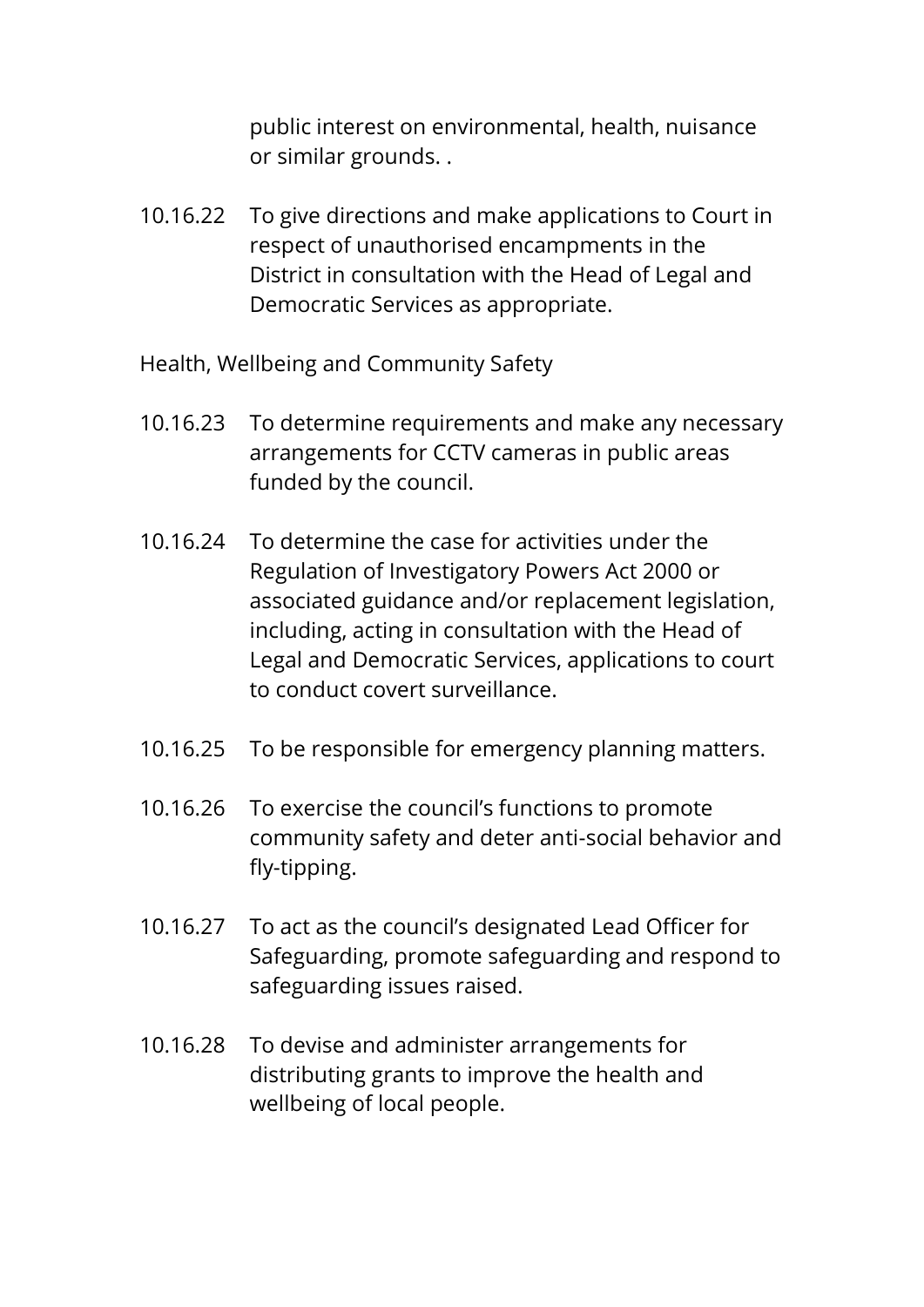10.16.29 To make arrangements to promote environmental sustainability and reduce carbon emissions within the council and throughout the District.

**Other** 

- 10.16.30 To submit monitoring returns to government departments, regulatory bodies and others.
- 10.16.31 To determine road closure applications under the Town Police Clauses Act 1847.

## **10.17 Head of Operations**

- 10.17.1 To authorise appropriate action to be taken in respect of any contravention of any Order made under Section 35 of the Road Traffic Regulation Act 1984 (as amended) by persons at any car park(s) detailed within such an Order, subject to the outcome of any legal proceedings taken being reported to a subsequent meeting.
- 10.17.2 To charge users a fixed charge equivalent to the charge for the first variable charging period on those occasions when a short stay car park's variable charge equipment is temporarily out of commission.
- 10.17.3 To authorise the use of the council's off-street car parks by commercial and non-commercial organisations on Sundays only, and to determine the charge to be levied in such circumstances.
- 10.17.4 Restriction of the use or closure of bowling greens during periods of drought.
- 10.17.5 Control of all grounds owned by the council.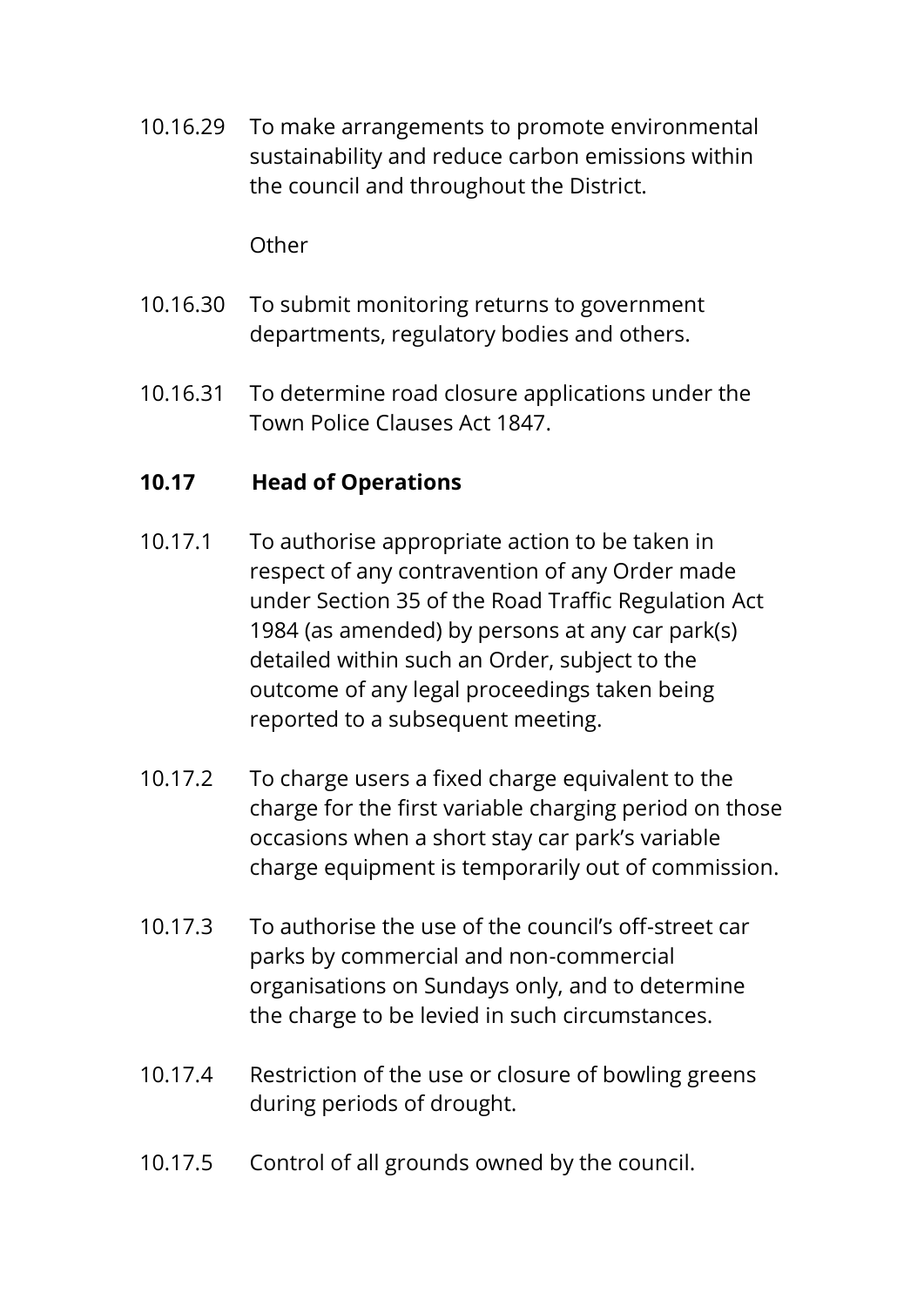- 10.17.6 The letting of council gardens and car parks.
- 10.17.7 The removal, storage and disposal of abandoned vehicles under the Refuse Disposal (Amenity) Act 1978.
- 10.17.8 To administer the Scheme for the collection of trade refuse.
- 10.17.9 Approval of types and siting of litter bins provided by parish and town councils.
- 10.17.10 To determine, in the first instance, whether street cleansing is necessary in the interests of public health or the amenity of the area pursuant to the Environmental Protection Act 1990 Code of Practice on litter and refuse.
- 10.17.11 To deal with requests for the provision of signs to prohibit litter or other nuisances within the highway or car parks, in consultation with the Leader.
- 10.17.12 To be identified as contact officer for the public under the Code of Practice of the Environmental Protection Act 1990.
- 10.17.13 To serve notices under the Environmental Protection Act 1990 and the Town and Country Act 1990 acting in consultation with the Head of Legal and Democratic Services.
- 10.17.14 Pursuant to Section 223 of the Local Government Act 1972 to authorise and institute proceeding in any Court in respect of Officers or other matters falling within relevant legislation subject to the Head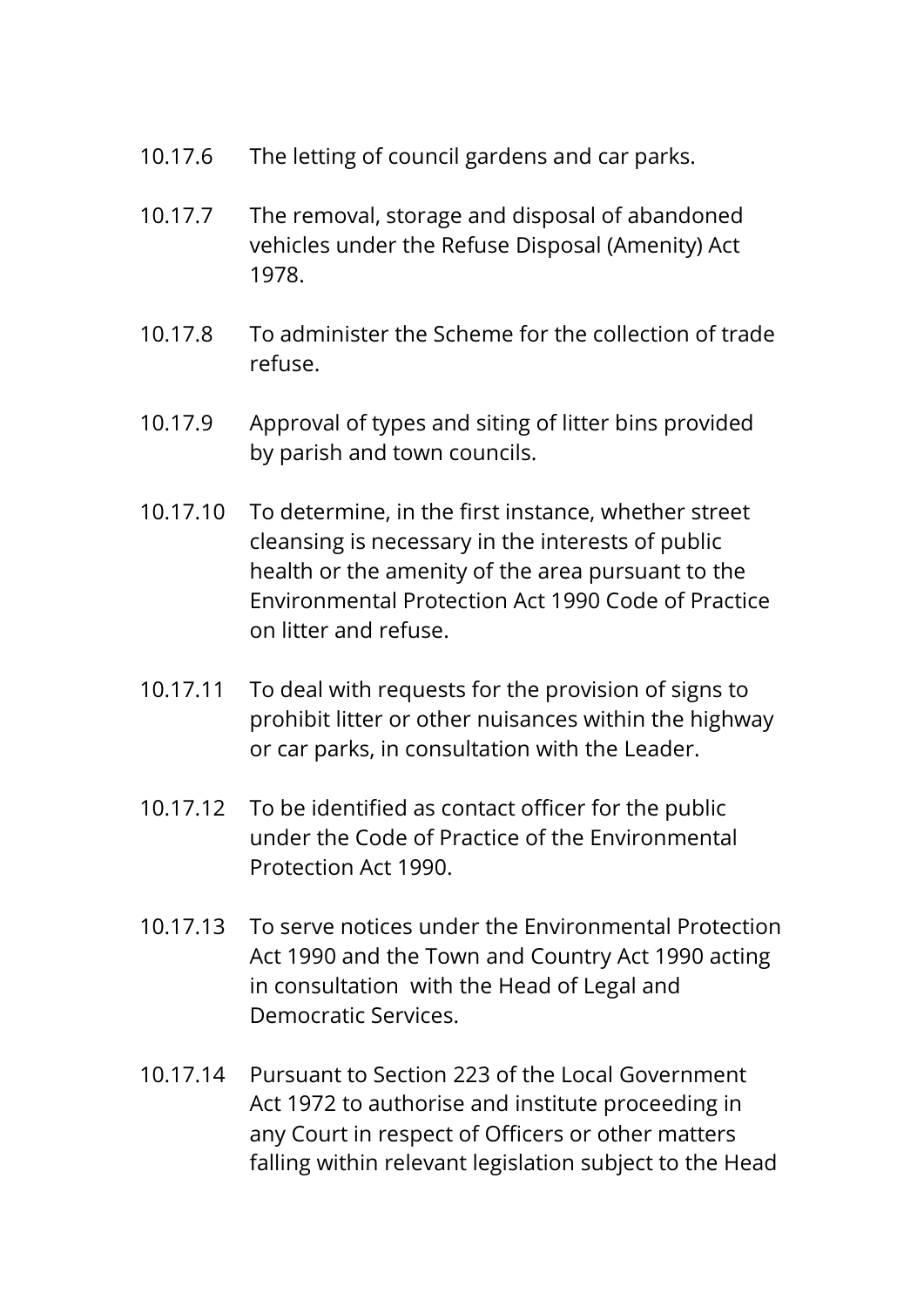of Legal and Democratic Services being satisfied as to the sufficiency of the evidence.

- 10.17.15 To authorise suitably qualified and experienced Officers to exercise powers and duties afforded to District Councils in the relevant legislation.
- 10.17.16 To take action under the Anti-Social Behaviour, Crime and Policing Act 2014 or associated guidance and/or replacement legislation acting in consultation with the Head of Legal and Democratic Services.
- 10.17.18 To authorise Officers to serve and sign in their own name all authorisation, variation, revocation and enforcement and other notices and orders as related to in the powers and duties afforded to the District Council in legislation.
- 10.17.19 To consider objections received in relation to proposed Traffic Regulation Orders in in consultation with the Executive Member for Environmental Sustainability.
- **10.18 Head of ICT Strategic Partnership Manager (or equivalent post-holder as provided by Stevenage Borough Council under the shared services arrangements)**
- 10.18.1 To develop the council's information systems, information technology and e-government strategies.
- 10.18.2 To develop the council's information and communications technology strategies including the supply, withdrawal, data protection, security and integrity of the systems to Officers and Members.